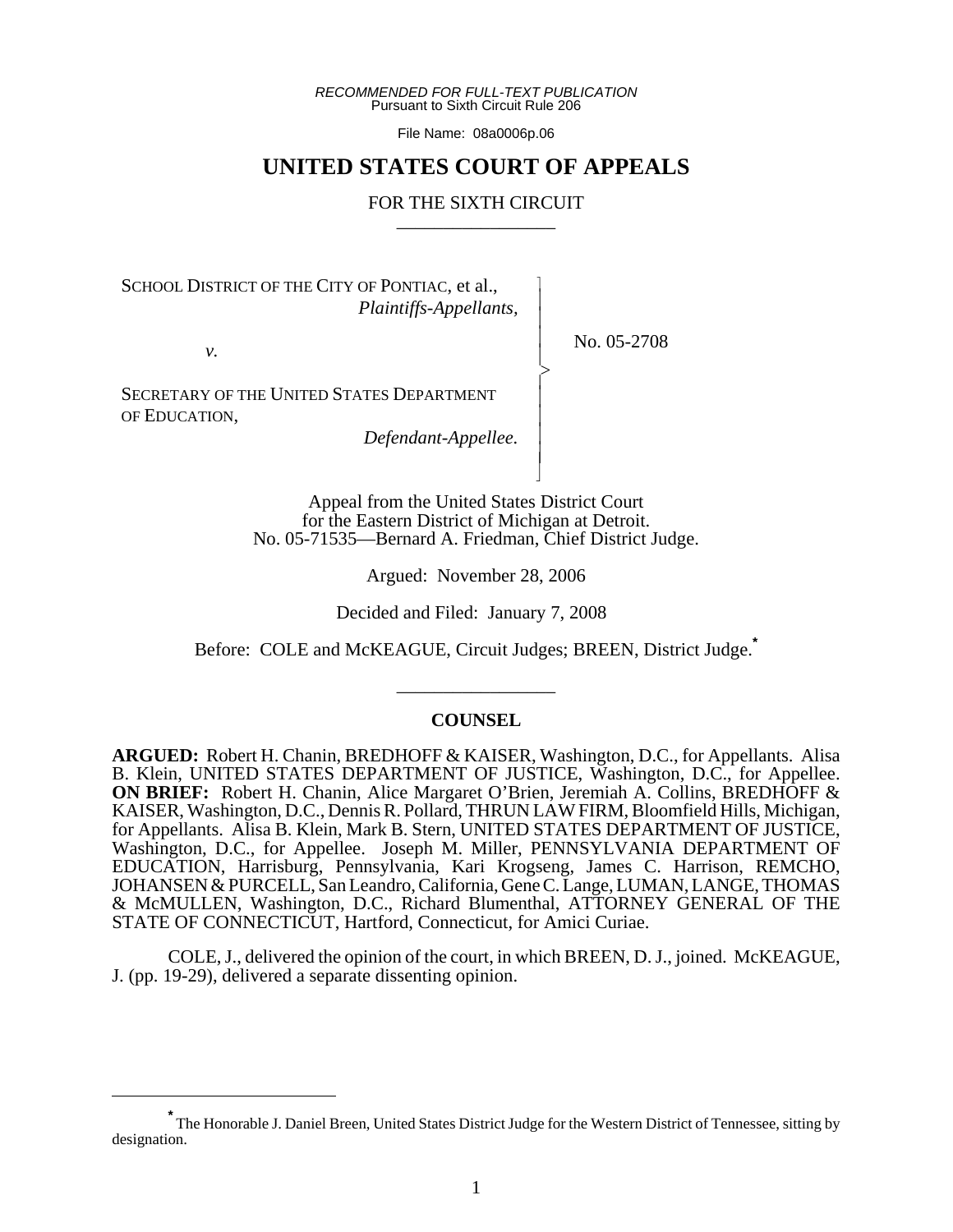#### **OPINION \_\_\_\_\_\_\_\_\_\_\_\_\_\_\_\_\_**

**\_\_\_\_\_\_\_\_\_\_\_\_\_\_\_\_\_**

R. GUY COLE, Jr., Circuit Judge. This case requires us to decide a fundamental question of federal versus state funding under the No Child Left Behind Act of 2001 ("NCLB" or "the Act"), 20 U.S.C. §§ 6301–7941. Plaintiffs-Appellants are school districts and education associations that receive federal funding under NCLB in exchange for complying with the Act's various educational requirements and accountability measures. Based on the so-called "Unfunded Mandates Provision," which provides that "[n]othing in this Act shall be construed to . . . mandate a State or any subdivision thereof to spend any funds or incur any costs not paid for under this Act,<sup>3</sup> 20 U.S.C. § 7907(a), Plaintiffs filed suit in district court against the Secretary of Education seeking, among other relief, a judgment declaring that they need not comply with the Act's requirements where federal funds do not cover the increased costs of compliance. The district court concluded, however, that Plaintiffs must comply with the Act's requirements regardless of any federal-funding shortfall and accordingly granted the Secretary's motion to dismiss the complaint for failure to state a claim upon which relief can be granted. Because statutes enacted under the Spending Clause of the United States Constitution must provide clear notice to the States of their liabilities should they decide to accept federal funding under those statutes, and because we conclude that NCLB fails to provide clear notice as to who bears the additional costs of compliance, we **REVERSE** the judgment of the district court and **REMAND** this case for further proceedings consistent with this opinion.

#### **I. BACKGROUND**

# **A. The No Child Left Behind Act**

On January 8, 2002, President George W. Bush signed into law the No Child Left Behind Act. The Act—a comprehensive, and in some quarters controversial, educational reform—amended the Elementary and Secondary Education Act of 1965 ("ESEA"), Pub. L. No. 89-10, 79 Stat. 27 (codified as amended at 20 U.S.C. §§ 6301–7941 (2003)). *See Connecticut v. Spellings*, 453 F. Supp. 2d 459, 468 (D. Conn. 2006). The ESEA targeted funding to students in low-income schools, and its purposes included overcoming "any effects of past racial discrimination." *George v. O'Kelly*, 448 F.2d 148, 151 (5th Cir. 1971); *accord Barrera v. Wheeler*, 475 F.2d 1338, 1340 (8th Cir. 1973); *United States v. Jefferson County Bd. of Educ.*, 372 F.2d 836, 851 (5th Cir. 1966). The ESEA was periodically reauthorized and amended over the next few decades.

In contrast to prior ESEA iterations, NCLB "provides increased flexibility of funds, accountability for student achievement and more options for parents." 147 Cong. Rec. S13365, 13366 (2001) (statement of Sen. Bunning). The Act focuses federal funding more narrowly on the poorest students and demands accountability from schools, with serious consequences for schools that fail to meet academic-achievement requirements. *Id.* at 13366, 13372 (statements of Sens. Bunning, Landrieu, and Kennedy). States may choose not to participate in NCLB and forego the federal funds that accompany the Act. If they do accept the funds, they must comply with NCLB requirements. *See, e.g.*, 20 U.S.C. § 6311 ("For any State *desiring* to receive a grant under this part, the State educational agency shall submit to the Secretary a plan . . . .") (emphasis added); *see also Spellings*, 453 F. Supp. 2d at 469 ("In return for federal educational funds under the Act, Congress imposed on states a comprehensive regime of educational assessments and accountability measures.").

Title I, Part A, of NCLB, titled "Improving Basic Programs Operated by Local Educational Agencies," continues to pursue the objectives of the original ESEA and imposes the most extensive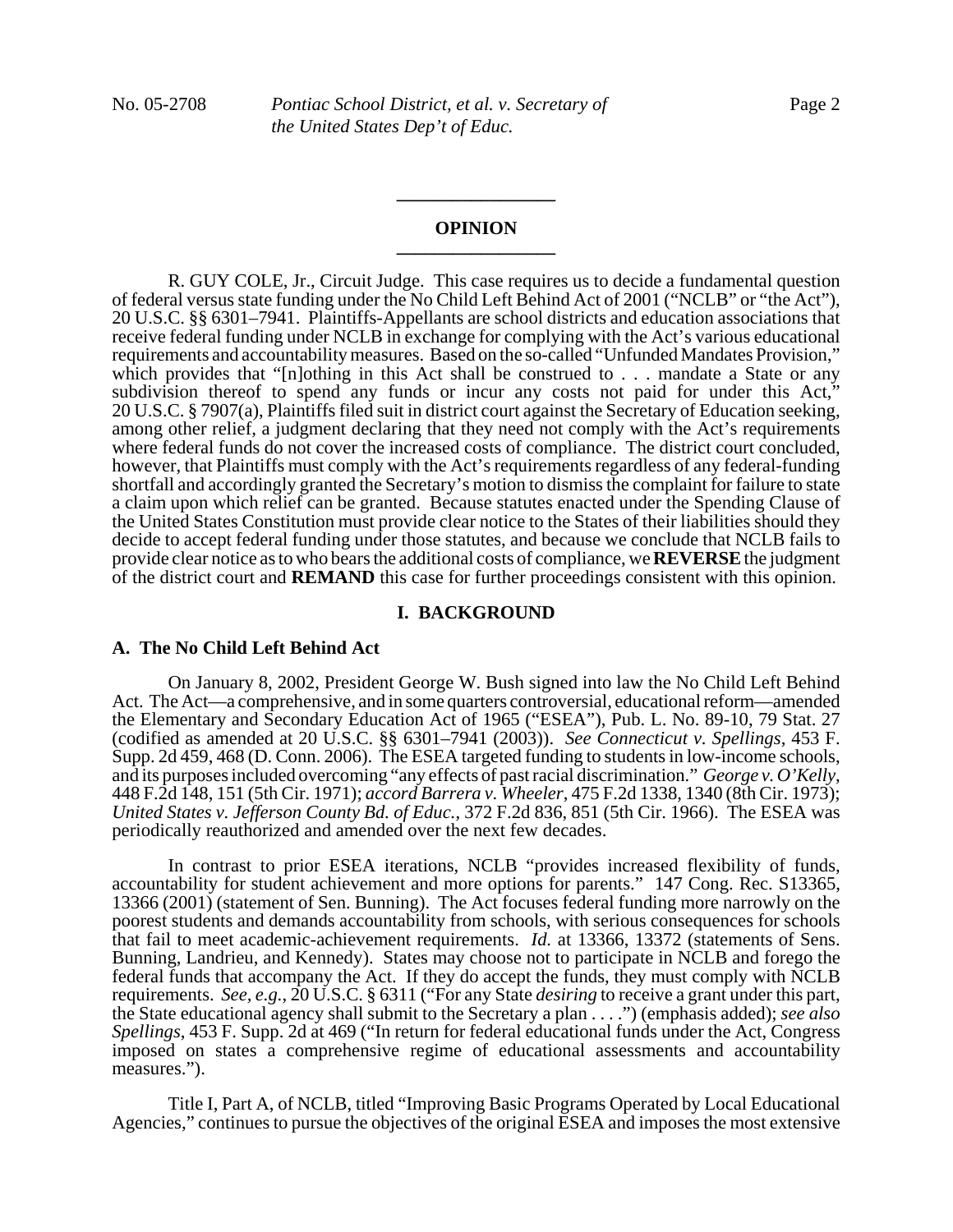educational requirements on participating States and school districts, and likewise provides the largest amount of federal appropriations to participating States. For example, in 2005–06, NCLB authorized \$22.75 billion in appropriations for Title I, Part A, compared to \$14.1 billion for the remaining 26 parts of NCLB combined. Title I, Part A's stated purposes include meeting "the educational needs of low-achieving children in our Nation's highest-poverty schools, limited English proficient children, migratory children, children with disabilities, Indian children, neglected or delinquent children, and young children in need of reading assistance." 20 U.S.C. § 6301(2).

In addition to Title I, Part A, NCLB establishes numerous other programs, including a literacy initiative for young children and poor families (Title I, Part B); special services for the education of children of migrant workers (Title I, Part C); requirements that all teachers be "highly qualified" (Title II, Part A); and instruction in English for children with limited English ability (Title III). Plaintiffs' complaint focuses on the educational requirements and funding provisions of Title I, Part A.

To qualify for federal funding under Title I, Part A, States must first submit to the Secretary a "State plan," developed by the state department of education in consultation with school districts, parents, teachers, and other personnel. *Id.* § 6311(a)(1). A State plan must "demonstrate that the State has adopted challenging academic content standards and challenging student academic achievement standards" against which to measure the academic achievement of the State's students. *Id.* § 6311(b)(1)(A). The standards in the plan must be uniformly applicable to students in all the State's public schools, and must at least cover reading, math, and science skills. *Id.* § 6311(b)(1)(C).

States must also develop, and school districts must administer, assessments to determine students' levels of achievement under plan standards. *Id.* § 6311(b)(2)(A). These assessments must be able to show the percentage of students achieving proficiency among "economically disadvantaged students," "students from major racial and ethnic groups," "students with disabilities," and "students with limited English proficiency." *Id.* § 6311(b)(2)(C)(v)(II). Schools and districts are responsible for making "adequate yearly progress" ("AYP") on these assessments, meaning that a minimum percentage of students, both overall and in each subgroup, attains proficiency. 34 C.F.R.  $\S 200.20(a)(1)$ .

Failure of a school to make AYP triggers other requirements of Title I, Part A. If a school fails to make AYP for two consecutive years, it must be identified by the local educational agency for school improvement. 20 U.S.C. §  $6316(b)(1)(A)$ . Among other things, a school in improvement status must inform all of its students, including those who have been assessed as proficient, that they are permitted to transfer to any school within the district that has not been identified for school improvement. *Id.* § 6316(b)(1)(E)(i). The school must also develop a two-year plan setting forth extensive measures to improve student performance, including further education for teachers and possible before- or after-school instruction, or summer instruction. *Id.* §§ 6316(b)(3)(A)(iii), (ix).

If a school does not make AYP after two full years of improvement status, it is "identif[ied] ... for corrective action." *Id.*  $\S 6316(b)(7)(C)(iv)$ . Corrective action involves significant changes, such as replacing teachers who are "relevant to the failure to make [AYP]," or instituting an entirely new curriculum. *Id.* If after a full year of corrective action a school has still not made AYP, the district must restructure the school entirely; options for restructuring include "[r]eopening the school as a public charter school," replacing the majority of the staff, or letting the State's department of education run the school directly. *Id.* § 6316(b)(8)(B).

With enumerated exceptions, under NCLB "the Secretary may waive any statutory or regulatory requirement . . . for a State educational agency, local educational agency, Indian tribe,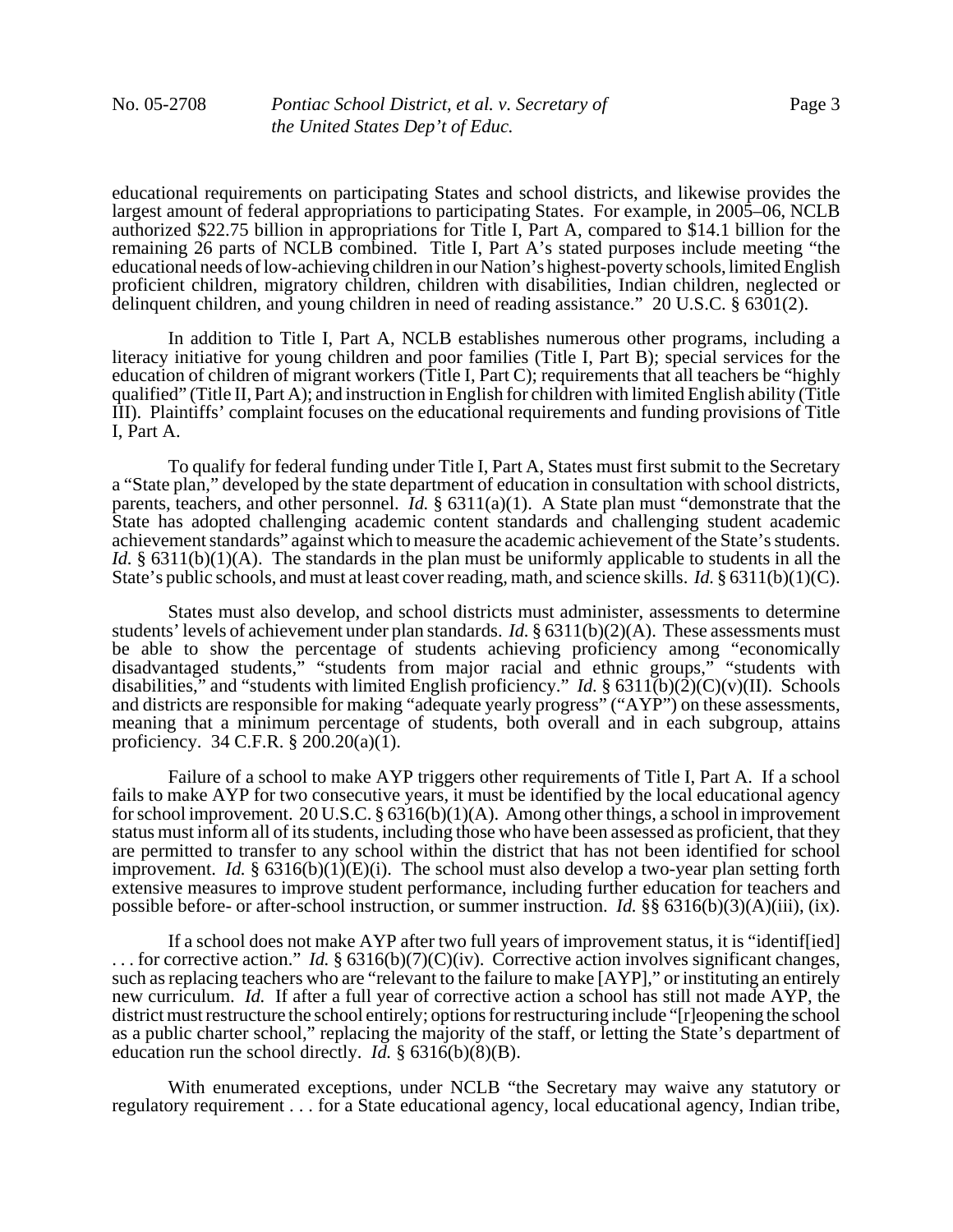or school through a local educational agency, that . . . receives funds under a program authorized by this Act."  $20 \text{ U.S.C. }$  § 7861(a).

NCLB also requires that States use federal funds made available under the Act "only to supplement the funds that would, in the absence of such Federal funds, be made available from non-Federal sources for the education of pupils participating in programs assisted under this part, and not to supplant such funds." 20 U.S.C. § 6321(b)(1). That is, States and school districts continue to be responsible for the majority of the funding for public education and the funds distributed under Title I should be used only to implement Title I programming, not as a substitute to the funds that are already being used for general programming.**<sup>1</sup>**

However, while Plaintiffs recognize that the majority of the funding for education continues to come from state and local sources, the Plaintiffs contend that NCLB does not require them to spend the money drawn from state and local sources on the additional programs created as required by NCLB. At the heart of this case is § 7907(a), often referred to as the "Unfunded Mandates Provision," which Plaintiffs argue provides that they need not comply with the Act's requirements where federal funding does not cover the additional costs of complying with those requirements. Section 7907 is entitled "Prohibitions on Federal government and use of Federal funds," and subsection 7907(a) provides as follows:

General prohibition. Nothing in this Act shall be construed to authorize an officer or employee of the Federal Government to mandate, direct, or control a State, local educational agency, or school's curriculum, program of instruction, or allocation of State or local resources, or mandate a State or any subdivision thereof *to spend any funds or incur any costs not paid for under this Act*.

20 U.S.C. § 7907(a) (emphasis added).Plaintiffs note that former Secretary of Education Rod Paige has explained that "[t]here is language in the bill that *prohibits requiring anything that is not paid for.*" (Joint Appendix ("JA") 21 (quoting Paige statement of Dec. 2, 2003) (emphasis added).)

#### **B. Procedural History**

As mentioned, Plaintiffs-Appellants are school districts and education associations. The eight school districts are Pontiac School District, Laredo Independent School District, Leicester Town School District, Neshobe Elementary School District, Otter Valley Union High School, Pittsford Town School District, Sudbury Town School District, and Whiting Town School District. Rutland Northeast Supervisory Union, which contains eleven school districts, is also a Plaintiff-Appellant. The education association Plaintiffs-Appellants are the National Education Association (NEA) and ten NEA-affiliate education associations: the Connecticut Education Association, the Illinois Education Association, the Michigan Education Association, the Ohio Education Association, the Reading Education Association, the Utah Education Association, the Indiana State Teachers Association, the Texas State Teachers Association, NEA-New Hampshire, and the Vermont NEA.

Plaintiffs brought suit in the United States District Court for the Eastern District of Michigan against the Secretary, alleging, based on § 7907(a), that the Act does not require school districts to

<sup>&</sup>lt;sup>1</sup> Contrary to the dissent's contention that victory by the Plaintiffs in this case will result in a fundamental change in this nation's funding scheme for education, the Plaintiffs do not argue that the funds distributed by NCLB are a substitute for those funds that have historically come from state and local sources. Instead, Plaintiffs argue only that they should not be required to incur additional funding obligations—those necessary to comply with NCLB that would not be incurred absent the State's attempt at compliance with NCLB.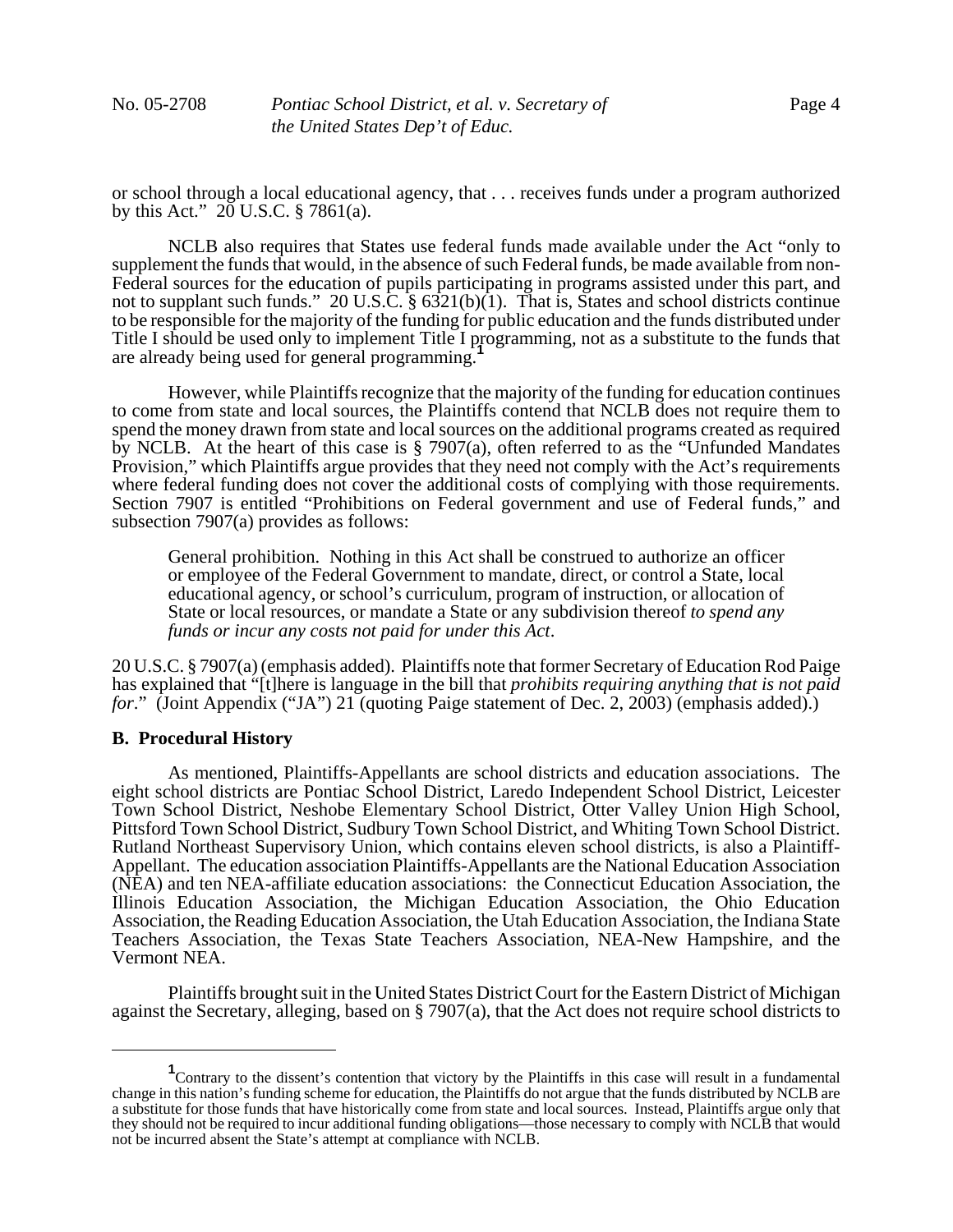comply with NCLB educational requirements if doing so would require the expenditure of state and local funds to cover the additional costs of compliance. (*See, e.g.*, Plaintiffs Reply Br. 6 ("Plaintiffs' position is simply that the Secretary may not require states and school districts to take actions mandated by the NCLB that the states and school districts would not undertake absent the NCLB's mandates, if doing so would require the states or school districts 'to spend any funds or incur any costs not paid for under [the NCLB].'") (alteration in original).) The complaint alleged in the alternative that the Act is ambiguous regarding whether school districts are required to spend their own funds, and that imposing such a requirement would therefore violate the Spending Clause of the United States Constitution.

Plaintiffs alleged that in the years following the enactment of NCLB, Congress has not provided States and school districts with sufficient federal funds to comply fully with the Act. For example, for the five years from fiscal year 2002 to fiscal year 2006, Congress appropriated \$30.8 billion dollars less for Title I grants to school districts than it authorized in NCLB. (JA 27.) Plaintiffs sought a declaratory judgment to the effect that "states and school districts are not required to spend non-NCLB funds to comply with the NCLB mandates, and that a failure to comply with the NCLB mandates for this reason does not provide a basis for withholding any federal funds to which they otherwise are entitled under the NCLB." (JA 67.) Plaintiffs also sought an injunction prohibiting the Secretary from "withholding from states and school districts any federal funds to which they are entitled under the NCLB because of a failure to comply with the mandates of the NCLB that is attributable to a refusal to spend non-NCLB funds to achieve such compliance." (*Id.*)

The district court dismissed the complaint under Federal Rule of Civil Procedure 12(b)(6) for failure to state a claim upon which relief can be granted. The district court focused on the first part of § 7907(a), which, for clarity, we restate in full below:

General prohibition. Nothing in this Act shall be construed to authorize *an officer or employee* of the Federal Government to mandate, direct, or control a State, local educational agency, or school's curriculum, program of instruction, or allocation of State or local resources, or mandate a State or any subdivision thereof to spend any funds or incur any costs not paid for under this Act.

20 U.S.C. § 7907(a) (emphasis added). The court concluded that "[b]y including the words 'an officer or employee of,' Congress clearly meant [merely] to prohibit federal officers and employees from imposing additional, unfunded requirements, beyond those provided for in the statute." *Sch. Dist. of Pontiac v. Spellings*, No. 05-CV-71535, 2005 U.S. Dist. LEXIS 29253, at \*12 (E.D. Mich. Nov. 23, 2005). "This does not mean," the court explained, "that *Congress* could not [require States or school districts to spend any funds or incur any costs not paid for under this Act], which it obviously has done by passing the NCLB Act." *Id.* at \*11 (emphasis in original). In other words, the district court read  $\S$  7907(a) merely to prohibit federal officers and employees from imposing requirements that were not authorized by the Act on States and school districts. The district court rejected Plaintiffs' argument that § 7907(a) excuses compliance with requirements of the Act that impose additional costs on the States not funded by the federal government.

Plaintiffs appealed.

# **II. DISCUSSION**

A threshold question is whether this case is properly before us. Although the parties litigated standing in the district court, which concluded that Plaintiffs had standing, neither party has addressed the issue on appeal. We must, however, address standing where it is in question, even if the parties have not raised the issue. *Adarand Constructors, Inc. v. Mineta*, 534 U.S. 103, 110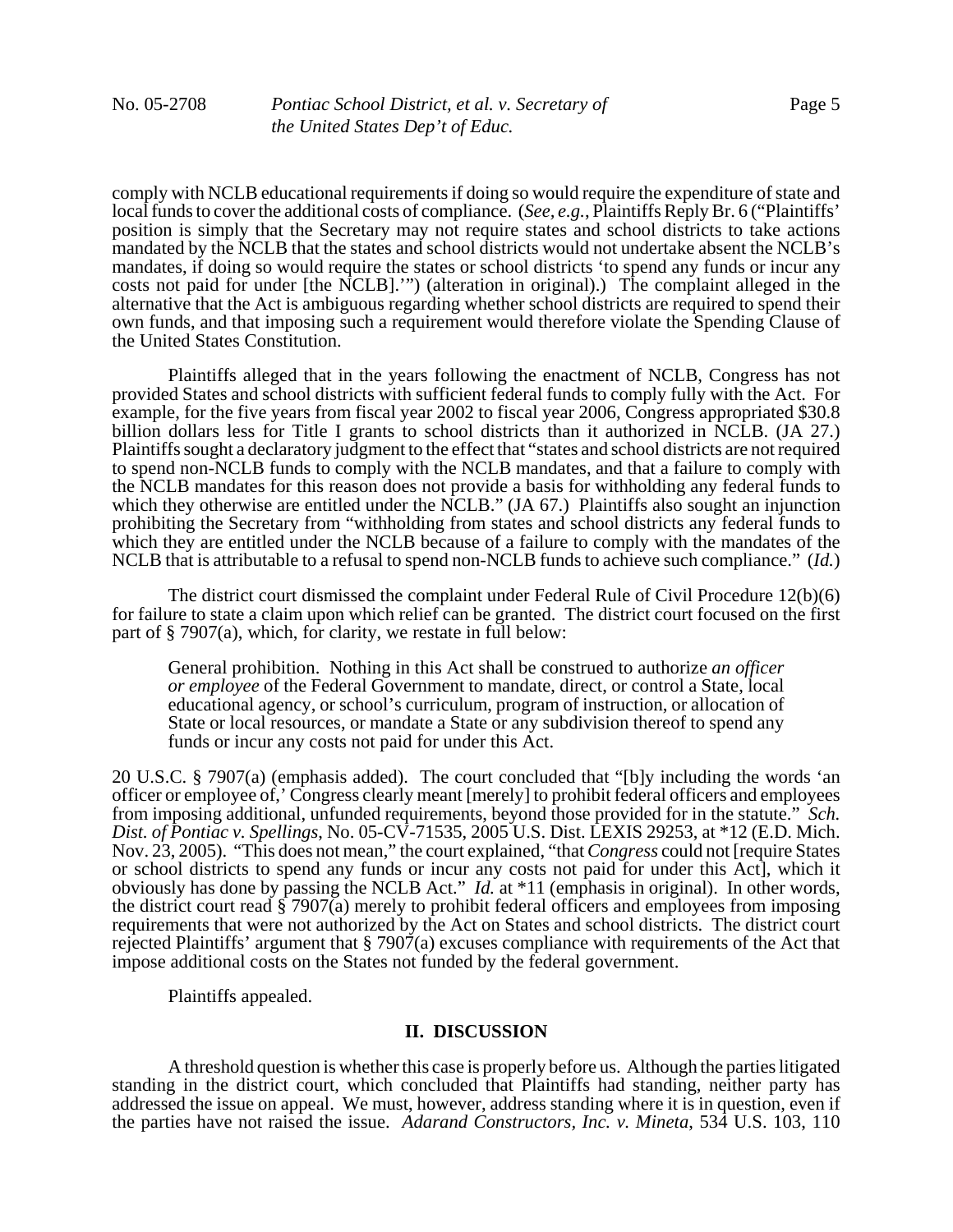(2001) ("We are obliged to examine standing *sua sponte* where standing has erroneously been assumed below.").Accordingly, we first address whether Plaintiffs have standing, and then—after answering that question in the affirmative—conclude that they have stated a claim upon which relief can be granted based on § 7907(a) in light of the Supreme Court's Spending Clause jurisprudence.

### **A. Standing**

We review de novo the question of standing. *Sandusky County Democratic Party v. Blackwell*, 387 F.3d 565, 573 (6th Cir. 2004). "[P]laintiffs, as the parties now asserting federal jurisdiction," have the burden of establishing standing. *DaimlerChrysler Corp. v. Cuno*, U.S. 126 S. Ct. 1854, 1861 (2006). To satisfy the constitutional requirement of standing,

a plaintiff must show (1) it has suffered an "injury in fact" that is (a) concrete and particularized and (b) actual or imminent, not conjectural or hypothetical; (2) the injury is fairly traceable to the challenged action of the defendant; and (3) it is likely, as opposed to merely speculative, that the injury will be redressed by a favorable decision.

*Friends of the Earth, Inc. v. Laidlaw Envtl. Servs., Inc.*, 528 U.S. 167, 180-81 (2000) (citing *Lujan v. Defenders of Wildlife*, 504 U.S. 555, 560–61 (1992)). The injury suffered must be "an invasion of a legally protected interest." *United States v. Hays*, 515 U.S. 737, 743 (1995). This tripartite standing requirement is applicable to claims under NCLB. *See Ctr. for Law & Educ. v. Dep't of Educ.*, 396 F.3d 1152, 1157 (D.C. Cir. 2005) (citing *Lujan*, 504 U.S. at 560–61).

Here, because the complaint was dismissed at the pleading stage, the assessment of standing is confined to the allegations in the complaint. "At the pleading stage, general factual allegations of injury resulting from the defendant's conduct may suffice"; more is required to defeat a motion for summary judgment and yet more for a decision on the merits. *Lujan*, 504 U.S. at 561.

As discussed below, the Plaintiff school districts meet the three requirements for standing based on their allegation that they must spend state and local funds to pay for NCLB compliance. Since at least one Plaintiff in this action has standing, there is no need to consider whether the education association Plaintiffs also have standing*. See, e.g.*, *Clinton v. City of New York*, 524 U.S. 417, 431 (1998); *Bowsher v. Synar*, 478 U.S. 714, 721 (1986). Additionally, we need not address whether Plaintiff school districts' other alleged injuries are sufficient to establish standing. *See Nuclear Energy Inst., Inc. v. EPA*, 373 F.3d 1251, 1266 (D.C. Cir. 2004) (finding standing where, although one alleged injury might not occur "for thousands of years," another injury would allegedly occur very soon).

# 1. *Injury in Fact*

Plaintiff school districts, and the supervisory union, allege that they must spend state and local funds to pay for NCLB compliance:

Because of the multi-billion dollar national funding shortfalls of NCLB, and the insistence by [the Secretary] that . . . school districts comply fully with all of the NCLB mandates imposed upon them even if NCLB funds that they receive are insufficient to pay for such compliance, . . . school districts have had and will have to spend a substantial amount of non-NCLB funds to comply with those mandates, diverting those funds from other important educational programs and priorities, such as programs for gifted and talented students, courses in foreign languages, art, music, computers, and other non-NCLB subjects, class size reduction efforts, and extracurricular activities.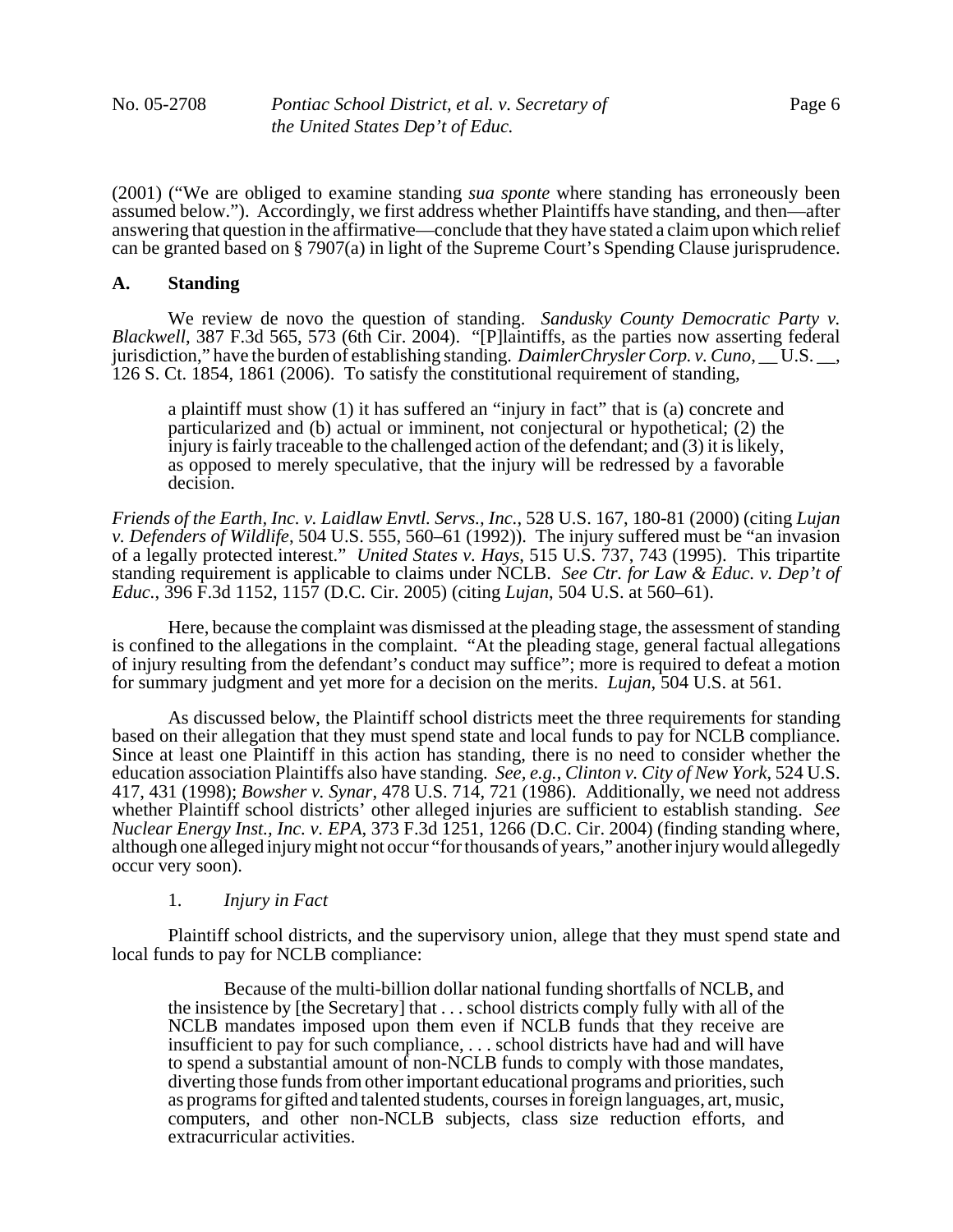(JA 61–62.) The districts also allege that if they do not comply with all NCLB requirements, including those whose costs exceed NCLB funding, the districts "face the withholding [by the Secretary] of federal funds to which they otherwise are entitled under the NCLB." (JA 65.) Additionally, the districts claim that inadequate federal funding has caused low rates of student proficiency on standardized tests.

The current Secretary has consistently maintained that school districts must comply with NCLB requirements even if they must spend non-federal funds to do so. Plaintiffs contend that, based on 20 U.S.C. § 7907(a), NCLB does not require compliance beyond that for which federal funds will pay. Plaintiff districts allege that the Secretary's insistence that school districts comply fully with NCLB has already forced Plaintiffs to spend state and local funds on NCLB requirements and will continue to require such expenditures in the future. Because this injury has already occurred and is ongoing, it is concrete and actual.

Moreover, the alleged ongoing need of Plaintiff districts to spend non-federal funds to comply with NCLB requirements is not dependent on the hypothetical actions of "decisions made by the appropriate [state] authorities, who are not parties to this case." *Warth v. Seldin*, 422 U.S. 490, 509 (1975) (holding that city of Rochester taxpayers could not sue the town of Penfield on the theory that Penfield's zoning practices would increase Rochester taxes, because Rochester was not a party). That is, under NCLB, States do not have the discretion to decide that in the event of a federal-funding shortfall some districts will continue to receive their previous level of funding and others will not. Instead, under NCLB, state departments of education "shall" allocate federal NCLB funds to counties or school districts based on formulas provided in NCLB and approved by the Secretary. 20 U.S.C. §  $6333(a)(3)$ . Thus, the "injury in this case . . . does not turn on the independent actions of third parties," but on NCLB's funding requirements, which dictate the quantum of funding provided to each school district. *Clinton*, 524 U.S. at 431 n.19. To the extent the funding received by Plaintiff districts under NCLB is insufficient to defray the cost of compliance with NCLB requirements, the districts have sustained a cognizable injury in fact.

#### 2. *Traceability*

The requirement that Plaintiff districts spend non-federal funds to comply with NCLB is also fairly traceable to the challenged action of the Secretary. The Secretary has interpreted NCLB to mean that "'[i]f a state decides to accept the federal funds [offered under the NCLB], then it's required to implement the law in its entirety.'" (JA 21 (quoting Rodney Paige, Secretary, U.S. Dep't of Educ., Remarks to National Urban League (Mar. 25, 2004)) (alterations in original).) Thus, the Secretary has not granted waivers of NCLB educational requirements based on the insufficiency of federal funding.**<sup>2</sup>** Therefore, Plaintiff districts allege, they have spent non-federal funds to comply with NCLB requirements. If the Secretary were not enforcing compliance with NCLB requirements even when federal funds do not pay for compliance, school districts would either not have to spend these funds at all, or would be able to spend them on other educational initiatives they believe are important.

**<sup>2</sup>** Due to the Secretary's uniform rejection of requests for waivers, Plaintiffs allege that "it would be futile for the plaintiff school districts to ask" for a waiver.  $(A 22-23)$ . The Secretary does not dispute that a request would be futile, and neither party has addressed the exhaustion of administrative remedies. *See* 20 U.S.C. § 1234d (providing an opportunity for an administrative hearing before the Secretary withholds federal education funds); *Leedom v. Kyne*, 358 U.S. 184, 188 (1958) (providing a narrow exception to the exhaustion requirement); *Spellings*, 453 F. Supp. 2d at 485 (requiring that a plaintiff challenging NCLB exhaust administrative remedies first). Therefore, we will not address the significance of the failure to exhaust such remedies at this stage in the litigation**.**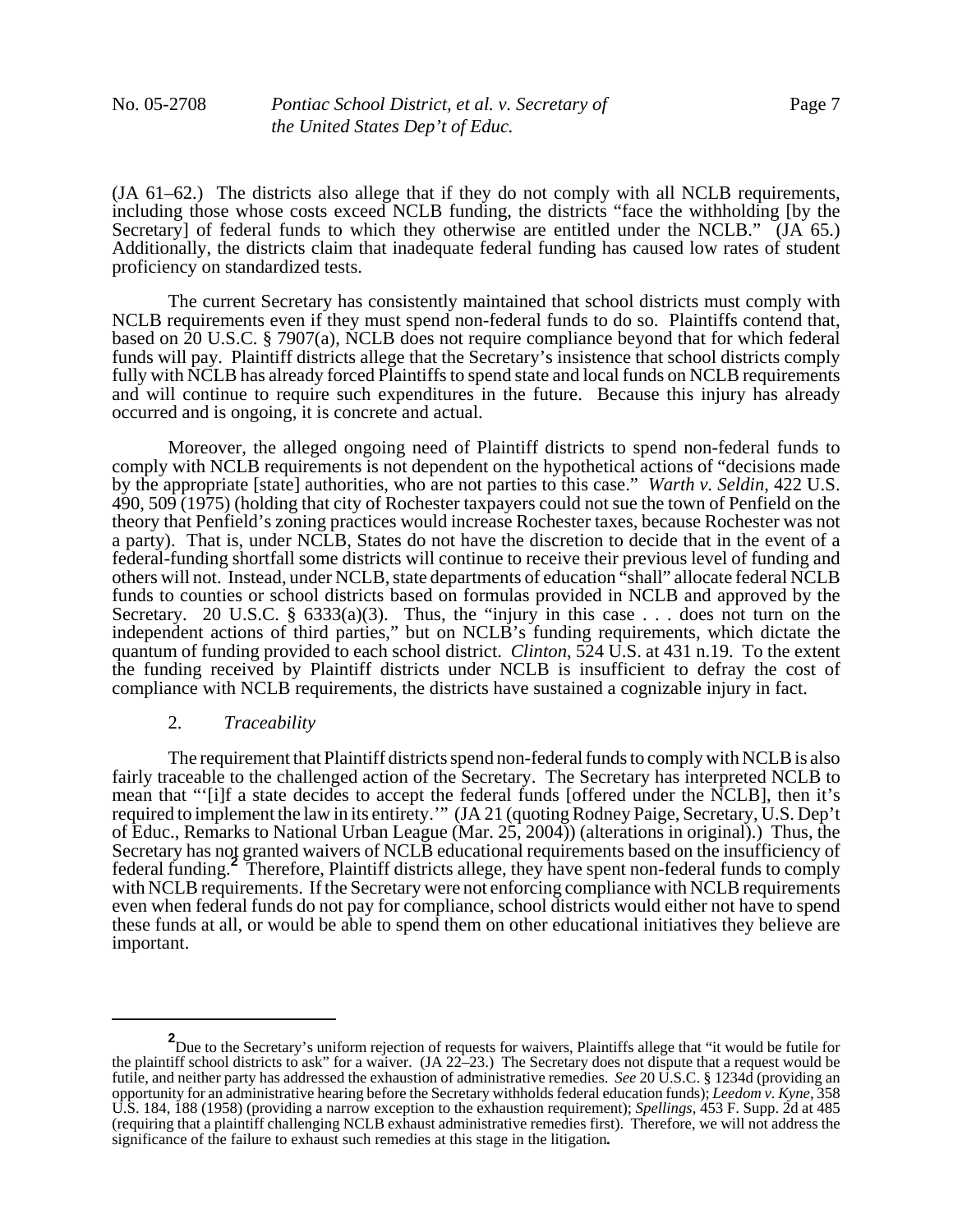#### 3. *Redressability*

Finally, Plaintiff districts' injury must be redressable by a favorable decision. Among other relief, Plaintiffs seek a declaratory judgment that "school districts are not required to spend non-NCLB funds to comply with the NCLB mandates." (JA 67.) Such a judgment would forbid the Secretary from requiring the expenditure of non-federal funds on NCLB. This satisfies the redressability requirement.

# **B. Plaintiffs Have Stated a Claim That They Are Not Liable For the Additional Costs of Compliance With NCLB Requirements**

We conclude that Plaintiffs have stated a claim under NCLB. In support of this conclusion, we first set forth the Spending Clause landscape governing this matter, focusing on the requirement that legislation enacted under the Spending Clause provide clear notice to the States of their liabilities under that legislation. We then conclude that NCLB, by its terms, fails to provide clear notice of the States' obligation to incur additional costs to comply with the Act's requirements. We additionally explain that the legislative history does not suggest that this notice is clear.Finally, we note that even the Defendant in this matter previously expressed a view of the contested funding provision that coincides with the interpretation that Plaintiffs urge here.

# 1. *The Clear-Notice Requirement Under the Spending Clause*

Congress enacted NCLB under the Spending Clause. U.S. Const. art. I, § 8, cl. 1; *see Spellings*, 453 F. Supp. 2d at 469."Congress has broad power to set the terms on which it disburses federal money to the States." *Arlington Cent. Sch. Dist. Bd. of Educ. v. Murphy*, \_\_ U.S. \_\_, 126 S. Ct. 2455, 2459 (2006) (citing *South Dakota v. Dole*, 483 U.S. 203, 206–07 (1987)). "[B]ut when Congress attaches conditions to a State's acceptance of federal funds, the conditions must be set out 'unambiguously.'" *Id.* (citing *Pennhurst State Sch. & Hosp. v. Halderman*, 451 U.S. 1, 17 (1981), and *Bd. of Educ. v. Rowley*, 458 U.S. 176, 204 n.26 (1982)). Legislation enacted under "'the spending power is much in the nature of a contract,' and therefore, to be bound by 'federally imposed conditions,' recipients of federal funds must accept them 'voluntarily and knowingly.' *Id.* (quoting *Pennhurst*, 451 U.S. at 17). "States cannot knowingly accept conditions of which they are 'unaware' or which they are 'unable to ascertain.'"*Id.* (quoting *Pennhurst*, 451 U.S. at 17). "By insisting that Congress speak with a clear voice," the Supreme Court enables States "to exercise their choice knowingly, cognizant of the consequences of their participation." *Pennhurst*, 451 U.S. at 17. Moreover, "in those instances where Congress has intended the States to fund certain entitlements as a condition of receiving federal funds, it has proved capable of saying so explicitly." *Id.* at 17–18.

In *Pennhurst*, the Supreme Court applied these principles to conclude that States participating in the Developmentally Disabled Assistance and Bill of Rights Act of 1975 ("DDA"), 42 U.S.C. §§ 6000–6081, were not required to assume costs of providing certain treatment and services to mentally disabled citizens. 451 U.S. at 5. The DDA provided financial assistance to participating States to aid them in creating programs to care for and treat the mentally disabled. *Id.* at 11. The DDA also provided a variety of conditions for the receipt of federal funds, such as that the States submit a plan to evaluate the services provided under the DDA to the Secretary of the Department of Health and Human Services. *Id.* at 12. At the heart of the case was the DDA's "bill of rights" provision, which provided that mentally disabled citizens "have a right to appropriate treatment, services, and habilitation for such disabilities" to be provided "in the setting that is least restrictive of the person's personal liberty." *Id.* at 13 (quoting § 6010). The plaintiffs, certain disabled citizens of Pennsylvania (a participant in the DDA), sued their state-owned institution to enforce these "rights," that is, to compel Pennsylvania to pay for the costs of these services. *Id.*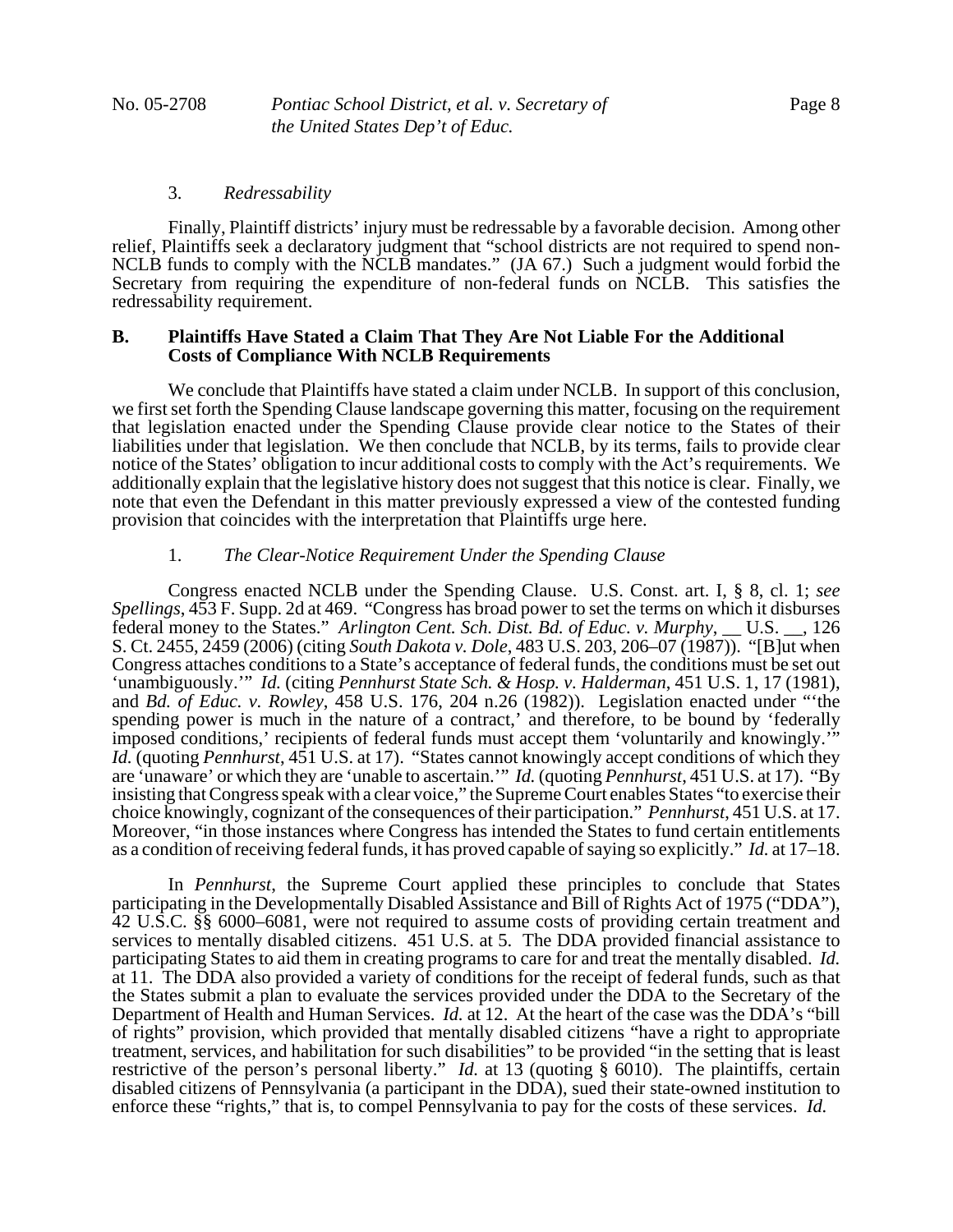The Supreme Court held, however, that the foregoing language in the DDA's "bill of rights" provision did not create enforceable obligations on the State. The Court explained that the provision's terms, "when viewed in the context of the more specific provisions of the Act, represent general statements of federal policy, not newly created legal duties." *Id.* at 22–23. The Court also noted that the Act's "plain language" supported this view. It stated that "[w]hen Congress intended to impose conditions on the grant of federal funds," as in other sections of the DDA, "it proved capable of doing so in clear terms," by, for example, using the term conditioned. *Id.* at 23. This "bill of rights" section, "in marked contrast, in no way suggest[ed] that the grant of federal funds [was] 'conditioned' on a State's funding the rights described therein." *Id.* The Court further noted that the Federal Government had no authority under the DDA to withhold funds from States for failing to comply with this "bill of rights" section. *Id.* Accordingly, that section could "hardly be considered a 'condition' of the grant of federal funds." *Id.* The Court also explained that the funds Congress provided to Pennsylvania under the DDA were "woefully inadequate to meet the enormous financial burden of providing 'appropriate' treatment in the 'least restrictive' setting." *Id.* at 24. This confirmed that "Congress must have had a limited purpose in enacting" this provision because Congress "usually makes a far more substantial contribution to defray costs" when it "impose[s] affirmative obligations on the States." *Id.* "It defies common sense," the Court concluded, "to suppose that Congress implicitly imposed this massive obligation on participating States.<sup>33</sup> *Id.* 

The Court reiterated that "Congress must express clearly its intent to impose conditions on the grant of federal funds so that the States can knowingly decide whether or not to accept those funds." *Id.* "That canon," the Court continued, "applies with greatest force where, as here, a State's potential obligations under the Act are largely indeterminate." *Id.* "The crucial inquiry, however, is not whether a State would knowingly undertake that obligation, but *whether Congress spoke so clearly that we can fairly say that the State could make an informed choice.*" *Id.* at 25 (emphasis added). Thus, the Court concluded that "Congress fell well short of providing clear notice to the States that they, by accepting funds under the Act, would indeed be obligated to comply with" the "bill of rights" provision in the DDA. *Id.*

The Court recently applied these principles again in *Arlington*, where a similar question arose under the Individual with Disabilities in Education Act ("IDEA"), 20 U.S.C. § 1400–1482. The IDEA, enacted under the Spending Clause, "provides federal funds to assist state and local agencies in educating children with disabilities and conditions such funding upon a State's compliance with extensive goals and procedures." *Arlington*, 126 S. Ct. at 2458 (internal quotation marks and citation omitted). Central to the dispute in *Arlington* was that the IDEA provided that a court "'may award reasonable attorneys' fees as part of the costs'" to parents who prevail in an action brought under the Act. *Id.* at 2459 (quoting 20 U.S.C. § 1415(i)(3)(B)).

The plaintiffs in *Arlington* sued under the IDEA on behalf of their son to require the Arlington Board of Education to pay for their son's private-school tuition for specified school years. *Id.* at 2457. The plaintiffs prevailed in the district court, and the Second Circuit affirmed. *Id.* at 2458. As prevailing parents, the plaintiffs then sought fees under the aforementioned provision for the services of an educational consultant who assisted them throughout the IDEA proceedings. *Id.*

Noting that "resolution of the question presented in this case is guided by the fact that Congress enacted the IDEA pursuant to the Spending Clause," the Supreme Court ultimately held that the plaintiffs were not entitled to these expert fees. *Id.* The Court reaffirmed *Pennhurst*'s

**<sup>3</sup>** In this case, Plaintiffs do not dispute that Congress did clearly intend to place a condition on the grant of federal funds. However, as the dissent notes, "there is no mention of the cost of compliance anywhere in the text of the NCLB." Dissenting Op. at 21. Plaintiffs argue that this silence cannot be taken as a clear statement that States and local governments would be required to expend their own funds to cover any shortfall of federal funds.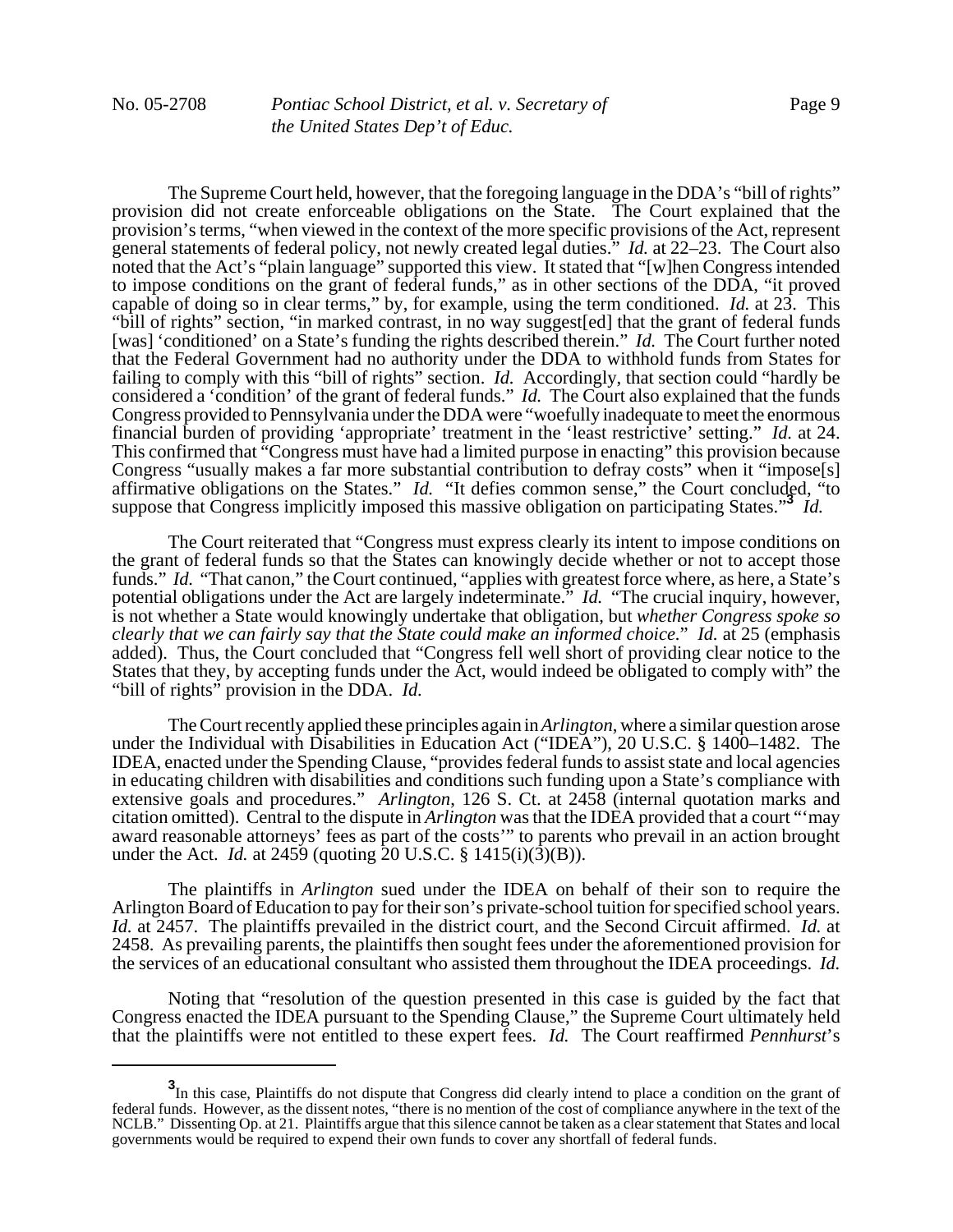principle requiring clear notice to States of their obligations under such legislation, and the Court further explained how that principle applies. *Id.* at 2459. The Court stated that it "must view the IDEA from the perspective of a state official who is engaged in the process of deciding whether the State should accept IDEA funds and the obligations that go with those funds." *Id.* The Court "must ask whether such a state official would clearly understand that one of the obligations of the Act is the obligation to compensate prevailing parents for expert fees." *Id.* "In other words," the Court continued, "we must ask whether the IDEA furnishes clear notice regarding the liability at issue in this case." *Id.*

Applying these principles, the Court first considered the IDEA text. *Id.* ("In considering whether the IDEA provides clear notice, we begin with the text."). The Court noted that it has "stated time and again that courts must presume that a legislature says in a statute what it means and means in a statute what it says there.<sup>"</sup> *Id.* (citation omitted). The Court then explained that, although the IDEA fee provision "provides for an award of 'reasonable attorneys' fees,' this provision does not even hint that acceptance of IDEA funds makes a State responsible for reimbursing prevailing parents for services rendered by experts." *Id.* Accordingly, the Court rejected the plaintiffs' argument that, because expert fees amounted to "costs" in IDEA proceedings and because the provision allowed for reasonable attorneys' fees "as part of the costs," the plaintiffs were entitled to expert fees. *Id* at 2459-60. The Court explained that the provision "certainly fails to provide the clear notice that is required under the Spending Clause." *Id.* at 2460.

The Court then explained that other provisions of the IDEA supported this view of the text. For example, the IDEA had detailed provisions to ensure that attorneys' fees were reasonable, but lacked comparable provisions regarding expert fees. *Id.* Additionally, the Court concluded that its holding was consistent with prior cases addressing the definitions of *costs* and *fees*. *Id.* at 2461–62.

The Court remained unswayed in this conclusion even in light of evidence that Congress intended precisely the opposite interpretation—that is, that States must compensate prevailing parents for expert fees. The plaintiffs explained that Congress approved a Conference Report stating that "[t]he conferees intend[ed] that the term 'attorneys' fees as part of the costs' *include reasonable expenses and fees of expert witnesses* . . . ." *Id.* at 2462 (quoting H.R. Conf. Rep. No. 99-687, at 5) (emphasis added). "No Senator or Representative voiced *any* opposition to this statement in the discussion preceding the vote on the Conference Report—the last vote on the bill before it was sent to the President." *Id.* at 2466 (Breyer, J., dissenting) (emphasis in original). The Court explained that, "[u]nder these circumstances, where everything other than the legislative history overwhelmingly suggests that expert fees may not be recovered, the legislative history is simply not enough." *Id.* at 2463. "In a Spending Clause case, the key is not what a majority of the Members of both Houses intend but *what the States are clearly told* regarding the conditions that go along with the acceptance of those funds." *Id.* (emphasis added). This legislative history, therefore, was not "sufficient to provide the requisite fair notice" that States bore this liability under the IDEA. *But see id.* at 2466 (Breyer, J., dissenting) ("I can find no good reason for this Court to interpret the language of this statute as meaning the precise opposite of what Congress told us it intended.").

### 2. *NCLB's Lack of Clear Notice Regarding State Funding Obligations*

#### a. *Text of the Act*

Turning to the present case, *Arlington* instructs that we must view NCLB from the perspective of a state official who is engaged in the process of deciding whether the State should accept NCLB funds and the obligations that accompany those funds. In other words, we must determine whether NCLB furnishes clear notice to the official that her State, if it chooses to participate, will have to pay for whatever additional costs of implementing the Act that are not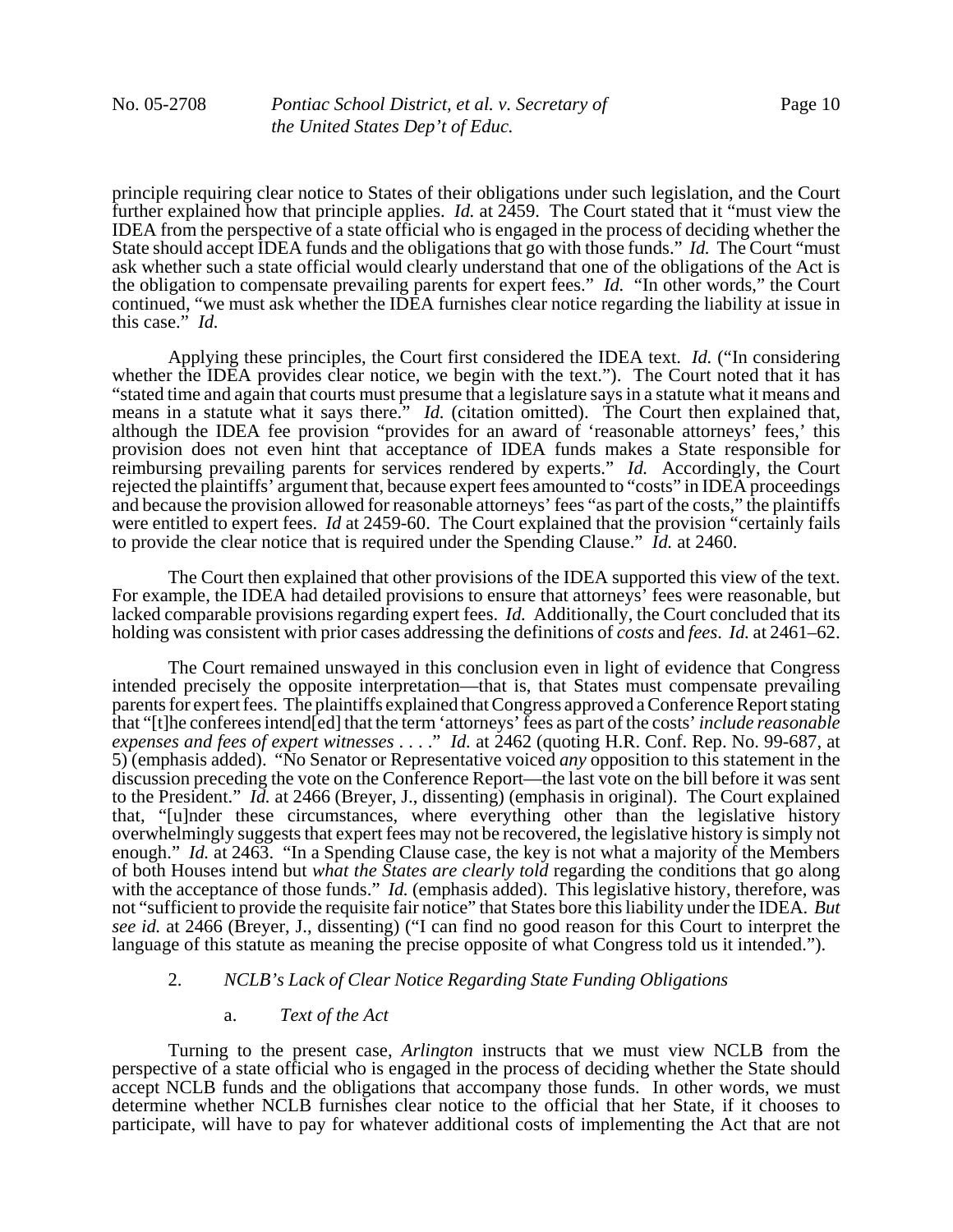covered by the federal funding provided for under the Act. Or, as one might phrase the question, whether that state official would clearly understand that one of the State's obligations under the Act is the obligation to incur costs not paid for under the Act. Because § 7907(a) explicitly provides that "[n]othing in this Act shall be construed to . . . mandate a State or any subdivision thereof to spend any funds or incur any costs not paid for under this Act," a state official would not clearly understand that obligation to exist. To the contrary, based on this text, a state official could plausibly contend that she understood exactly the opposite—that her State need not comply with NCLB requirements for which federal funding falls short.

That is not to say, however, that the Secretary's interpretation of the Act (discussed in more detail below) is frivolous. Indeed, perhaps the Secretary's view of the text is ultimately correct. But the only relevant question here is whether the Act provides *clear notice to the States* of their obligation. *See Arlington*, 126 S. Ct. 2463 ("In a Spending Clause case, the key is not what a majority of the Members of both Houses intend but what the States are clearly told regarding the conditions that go along with the acceptance of those funds."). With this rule in mind, we turn to the Secretary's interpretations of the text and explain why they do not persuade us that the States' funding obligations are clear.

# b. *The Secretary's Interpretations of the Text*

There are essentially two other interpretations of § 7907(a) advanced in this case, both of which would require the States to fully fund in compliance with NCLB regardless of federal funding. The first, which the district court adopted, is that this section merely prevents officers and employees of the federal government from imposing additional, unauthorized requirements on the participating States. The second is that this section simply emphasizes that State participation in NCLB is entirely voluntary, but that once a State chooses to participate, it must fully comply with NCLB requirements regardless of federal funding. As discussed below, neither of these interpretations is evident.

### (1) *Stopping Rogue Federal Officers or Employees*

The view that § 7907(a) simply restricts federal officials from imposing *additional* requirements—that is, those not authorized by the Act—on participating States arises from the first part of § 7907(a), which discusses "an officer or employee of the Federal Government." This reading, as shown in italics below, interprets the Act to preclude any such officer or employee from mandating that a State incur costs not paid for under (that is, not authorized by) the Act:

General prohibition. *Nothing in this Act shall be construed to authorize an officer or employee of the Federal Government to* mandate, direct, or control a State, local educational agency, or school's curriculum, program of instruction, or allocation of State or local resources, or *mandate a State or any subdivision thereof to spend any funds or incur any costs not paid for under this Act*.

20 U.S.C. § 7907(a) (emphasis added).

The district court accepted this interpretation when dismissing Plaintiffs' suit for failure to state a claim. *Pontiac*, 2005 U.S. Dist. LEXIS 29253, at \*12. As the district court explained, "Defendant argues convincingly that this sentence simply means no federal 'officer or employee' can require states or school districts to 'spend any funds or incur any costs not paid for under this Act.'" *Id.* at \*11. The court further explained that, "[b]y including the words 'an officer or employee of,' Congress clearly meant to prohibit federal officers and employees from imposing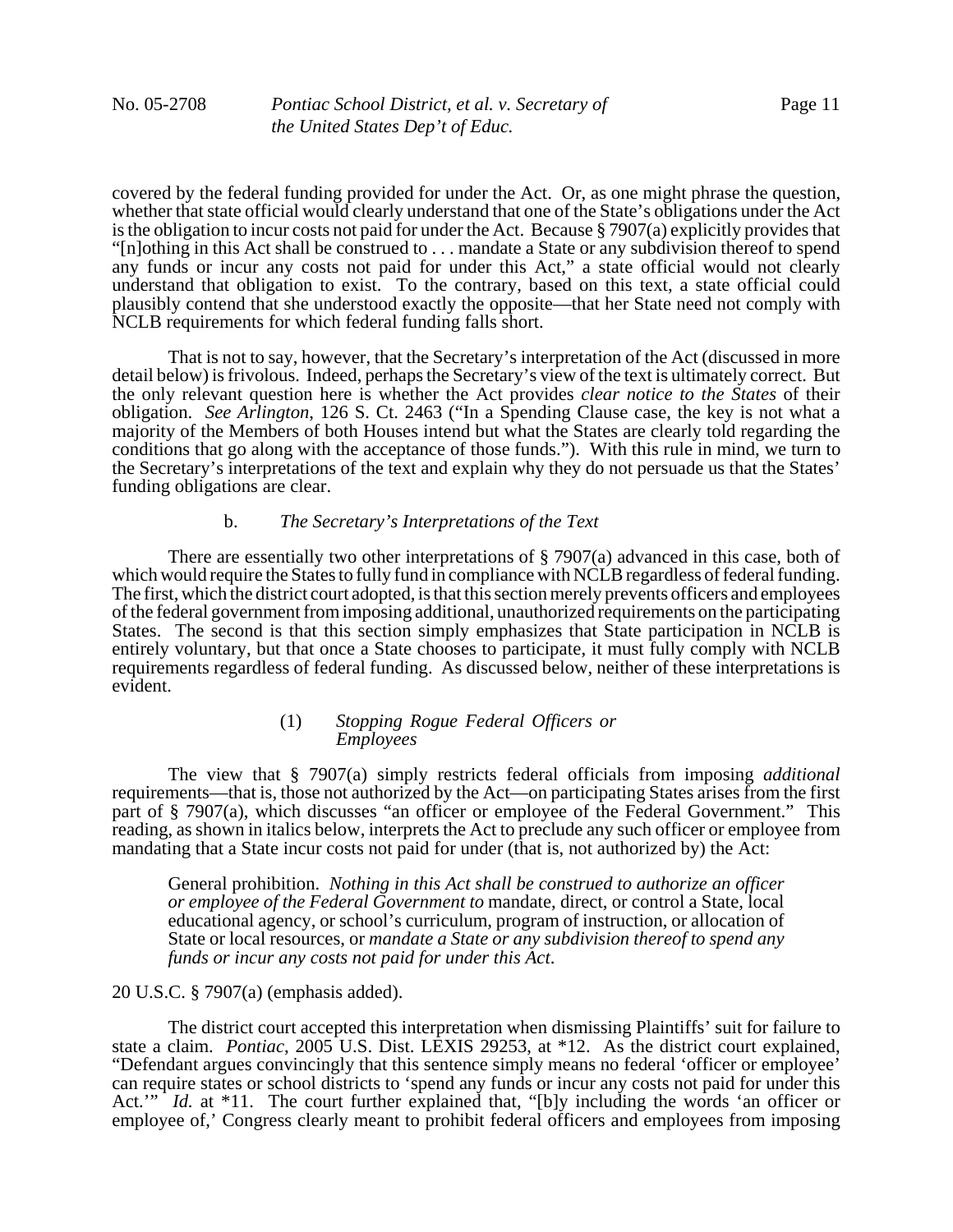additional, unfunded requirements, beyond those provided for in the statute." *Id.* at \*12. In sum, the court concluded that § 7907 merely prevents rogue officers from imposing requirements not authorized by the Act. There are two problems with this interpretation.

First, even if the Government presented a convincing argument that Congress intended this meaning, the requirements of the Spending Clause still would not have been met as this reading certainly falls short of being so evident that a State would clearly understand it to be the interpretation Congress intended.

Second, it is not evident that the *officer or employee* language modifies the final clause discussing States incurring costs under the Act. In other words, the *officer or employee* language is reasonably read to modify only the middle clause regarding state and local control over curriculum, as follows: "Nothing in this Act shall be construed to authorize an officer or employee of the Federal Government to mandate, direct, or control a State, local educational agency, or school's curriculum, program of instruction, or allocation of State or local resources . . . ." This reading leaves the final clause to be modified simply by the opening clause, as follows: "Nothing in this Act shall be construed to . . . mandate a State or any subdivision thereof to spend any funds or incur any costs not paid for under this Act." In this way, the Act simply prevents federal officers from controlling school curriculum and allocation of local funds, but says nothing about these officers mandating States to spend funds or incur costs for unauthorized obligations.

Third, even assuming that the *officer or employee* language modifies the final clause, more fundamental problems emerge. For one, the Secretary's view that this section is intended to prevent federal officers from imposing unauthorized requirements on States would have us substitute words that are not in the statutory text ("Nothing in this Act shall be construed to authorize an officer or employee of the Federal Government to . . . mandate a State or any subdivision thereof to spend any funds or incur any costs not [*authorized under this Act*]") for words that are in the text (". . . or incur any costs *not paid for under this Act*"). Stating that a federal officer cannot require a State to incur any costs "not paid for" under the Act is, to say the least, an unusual way of prohibiting an officer from forcing a State to incur costs for something that is not *authorized* under the Act. Were Congress truly concerned about this sort of ultra vires conduct by federal officers and employees, it could have said so expressly. Moreover, nothing in the legislative history (discussed in more detail below) suggests that this was Congress's concern. Yet even if this were what Congress meant, we would be left with the following tautology: This Act does not authorize federal officers or employees to require that States incur costs for anything that the Act does not authorize. We doubt that Congress intended this empty meaning.

For these reasons, we find this rogue-officer interpretation unconvincing. In any event, the interpretation is not so evident that a State would clearly understand it to be the interpretation Congress intended, and thus the interpretation cannot save the Act from violating the Spending Clause.

### (2) *Emphasizing that Participating in the Act is Voluntary*

The Secretary also contends that the reference in the final clause of  $\S$  7907(a) to a State's costs under the Act simply emphasizes that a State's decision to accept federal funding under NCLB in exchange for complying with requirements under the Act is entirely voluntary. The Secretary notes that this section provides limits on what the Act (or, if one accepts the reading discussed above, on what federal officers and employees) can "mandate" the States to do: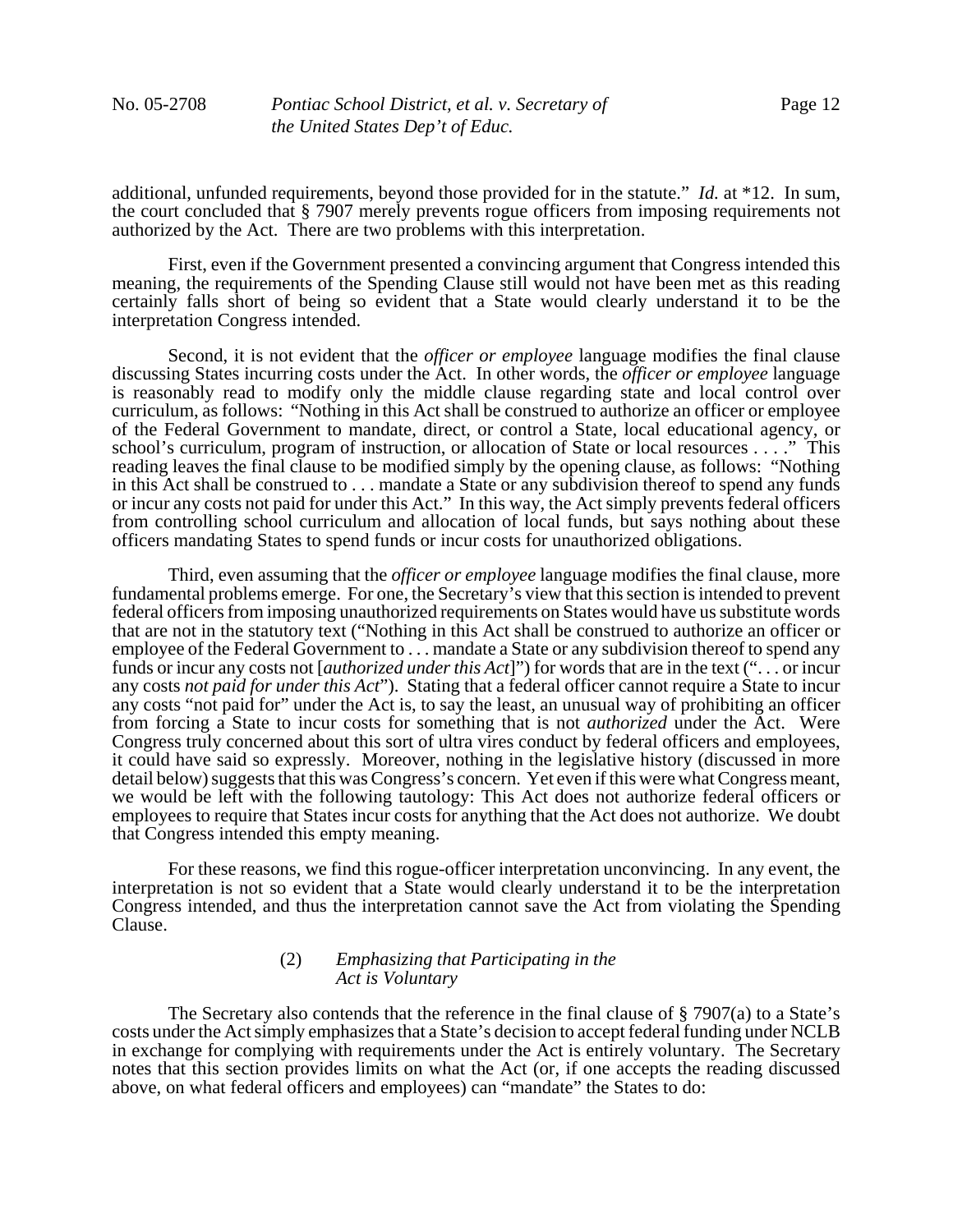General prohibition. Nothing in this Act shall be construed to authorize an officer or employee of the Federal Government to *mandate*, direct, or control a State, local educational agency, or school's curriculum, program of instruction, or allocation of State or local resources, or *mandate* a State or any subdivision thereof to spend any funds or incur any costs not paid for under this Act.

20 U.S.C. § 7907(a) (emphasis added). The Secretary explains, "as Congress fully understood, a statute [such as NCLB] that imposes conditions on a receipt of federal funds is not a 'mandate.'" (Secretary's Br. 22.) The Secretary here contends that nothing in the Act is a mandate, but that this section simply "ensured that States would not be subject to mandates that formed no part of the conditions set out in the statute." (*Id.*) The Secretary additionally notes that the Unfunded Mandates Act ("UMA"), 2 U.S.C. § 658(5)(A)(i)(I), defines "federal intergovernmental mandate" to exclude voluntary participation with federal programs. (*Id.*)

But Plaintiffs' contention is not that NCLB *as a whole* is an unfunded mandate forced upon the States; they appear willing to concede that it is a voluntary program, and their argument focuses on § 7907(a), not the UMA.**<sup>4</sup>** Plaintiffs argue that, *now that they are participating* in NCLB, the Secretary is imposing (that is, "mandating") liabilities that they simply did not bargain for—and that were expressly excused by § 7907(a)—when they signed on to NCLB. This view is reasonable, and there are at least three additional reasons why the Act does not provide clear notice that § 7907(a) speaks merely to the voluntariness of the program as opposed to relieving the States of their obligation to comply with unfunded requirements.

First, based on the plain language of  $\S$  7907(a), it is not apparent that this section speaks to the question of voluntary participation in NCLB as opposed to States' obligations—such as complying with requirements where federal funding falls short—*after* the States have agreed to participate (whether voluntarily or by coercion or otherwise). It would be one thing if the Act stated that nothing in it shall be construed to mandate a State to "comply with the Act" or that nothing in the Act shall be construed to mandate a State to "incur any costs under this Act"—language like that would indicate that States can simply choose not to comply with the Act altogether. Instead, however, the text provides that nothing in the Act shall be construed to mandate a State to "incur any costs *not paid for under this Act"*—language that a State could reasonably interpret to relate to its obligations after it has agreed to comply with the Act. Indeed, Vermont is one such State. It passed a law, based on this text, providing that neither the State nor its subdivisions will be required to "incur any costs not paid for under the Act *in order to comply with the provisions of the Act*." 16 V.S.A. § 165 (emphasis added).In short, it is not apparent that § 7907(a) relates merely to the States' freedom to choose whether to opt into the Act in the first place.

Second, the use of the exact language of § 7907(a) in the Perkins Vocational Education Act, 20 U.S.C. §§ 2301–2471 (1988), shows that the language is not about voluntary compliance; it is about a State's funding obligations under NCLB. Under the Perkins Act, federal grants are issued to "assist the States to expand, improve, modernize, and develop quality vocational education programs in order to meet the needs of the Nation's existing and future work force for marketable skills and to improve productivity and promote economic growth." *Pennsylvania v. Riley*, 84 F.3d

**<sup>4</sup>** A question has been raised, however, whether a State can, as a practical financial matter, refuse federal funding under NCLB. (*See, e.g.*, Amicus Curiae Br. of the Governor of the Commonwealth of Pennsylvania at 20 (noting that "states have come to depend upon [federal] funds to provide extra assistance to students who are economically and academically disadvantaged" and that "states are coerced to accept additional and financially burdensome requirements, so that they may continue to provide services and programs that they have offered to their neediest students for years").) *See also New York v. United States*, 505 U.S. 144, 175 (1992) (noting in another context that "Congress has crossed the line distinguishing encouragement from coercion").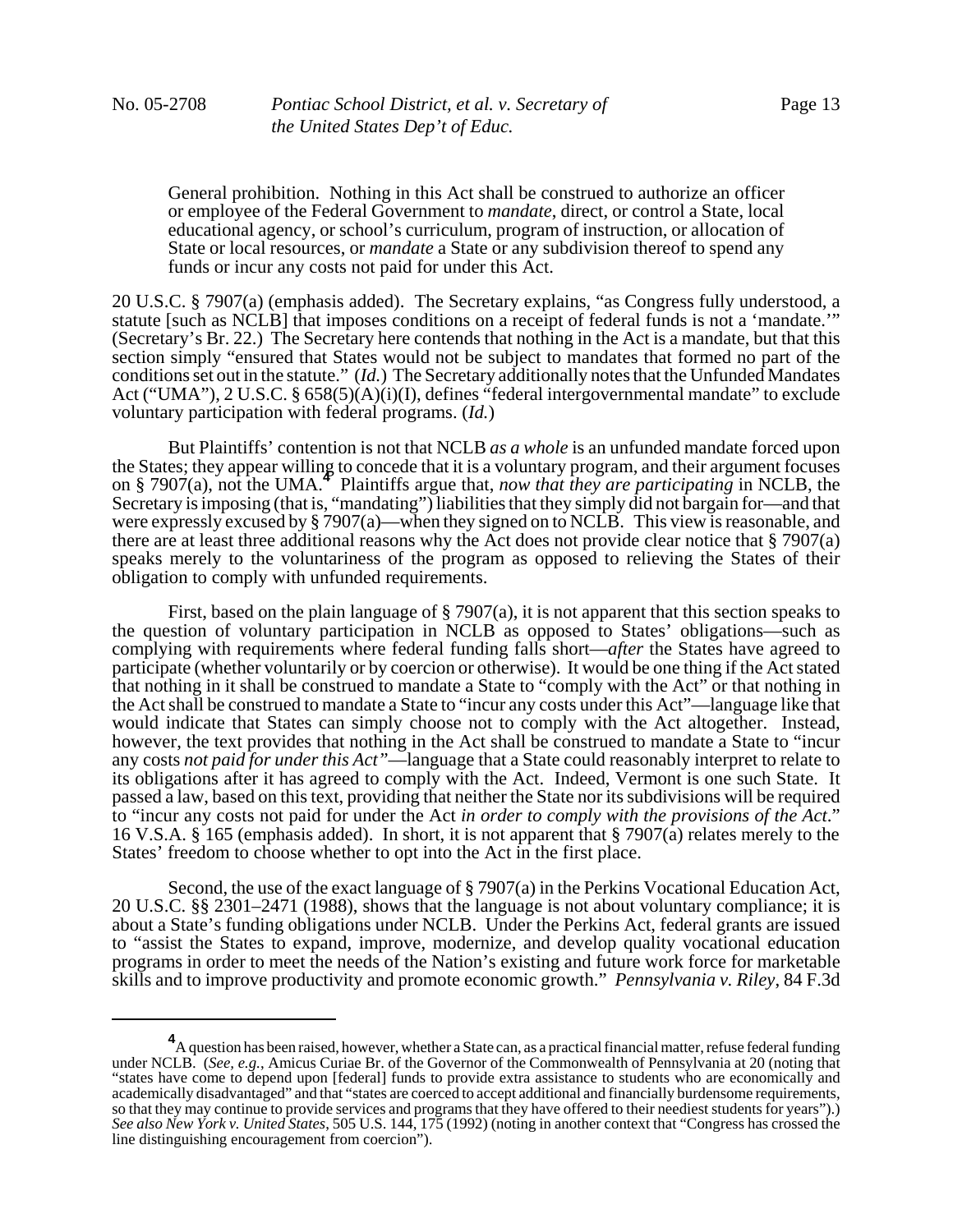125, 127 (7th Cir. 1996) (citing 20 U.S.C. § 2301(1)). Section 2306a of the Perkins Act, entitled "Prohibitions," replicates NCLB's § 7907(a), but adds a final clause:

(a) Local control. Nothing in this Act shall be construed to authorize an officer or employee of the Federal Government to mandate, direct, or control a State, local educational agency, or school's curriculum, program of instruction, or allocation of State or local resources, or mandate a State or any subdivision thereof to spend any funds or incur any costs not paid for under this Act, *except as required under sections 112(b), 311(b), and 323*.

20 U.S.C. § 2306a(a) (emphasis added). The sections of the Perkins Act referred to in this final clause require agencies in States participating in the Act to spend non-federal funds. See, e.g., 20 U.S.C. § 2413(a) (Perkins Act § 323) ("Except as provided in subsection (b), for each fiscal year for which an eligible agency *receives assistance under this Act*, the eligible agency shall provide, *from non-Federal sources for the costs the eligible agency incurs for the administration of programs under this Act*, an amount that is not less than the amount provided by the eligible agency from non-Federal sources for such costs for the preceding fiscal year.") (emphasis added). Thus, the preceding language in § 2306a(a), which mirrors NCLB § 7907(a), explains that participating States need not spend their own funds to comply with the Perkins Act; the final clause—absent in NCLB—provides the explicit exceptions describing *when participating States do have to expend their own funds*. The common language in these Acts therefore does not simply reiterate that States may or may not participate in the federal program.

The dissent is correct in noting that there are differences between the Perkins Act and NCLB. However, the differences in the overall structure of the statutes do not negate the informative role that the identical 62-word provision found in both of the statutes can provide. In the Perkins Act, the 62-word provision is followed by exceptions to the provision. In NCLB, the 62-word provision is followed by no exceptions. The difference between the Perkins Act and NCLB in this regard shows that Congress is capable of explicitly stating when States must provide funding under these Acts. *Cf. Pennhurst*, 451 U.S. at 17–18 ("[I]n those instances where Congress has intended the States to fund certain entitlements as a condition of receiving federal funds, it has proved capable of saying so explicitly."). The dissent's conclusion that these identical 62-word statutory phrases in the Perkins Act and NCLB have fundamentally different meanings because the Acts have "different relationship[s] between requirements and funding," Dissenting Op. at 24, would be anything but clear to a reasonable state official.

Third, comparison of the use of the word "mandate" in  $\S$  7907(a) with the provisions of the UMA shed little light here, as (1) NCLB makes no reference to the UMA's definition of "mandate," which excludes voluntary participation in federal programs, and (2) "the label 'mandate' is often applied to obligations that states assume voluntarily in order to qualify for federal funds." Patricia T. Northrop, Note, *The Constitutional Insignificance of Funding for Federal Mandates*, 46 Duke L.J. 903, 903 n.2 (1997). Indeed, another section of the UMA itself defines "mandate" to *include* a duty arising from voluntary participation in federal programs. 2 U.S.C. § 1555 (defining the phrase for purposes of a commission that would review federal mandates); *see also* Makram B. Jaber, Comment, *Unfunded Federal Mandates: An Issue of Federalism or a "Brilliant Sound Bite"?*, 45 Emory L.J. 281, 288 (1996) ("Read liberally, this definition [in Section 1555] considers as an 'unfunded federal mandate' any federal statute or regulation that results in any duties imposed on state or local governments, even if the state takes on such duties voluntarily, so long as the resulting costs to these governments are not directly and fully funded by the federal government.").

For all of these reasons, we conclude that if NCLB requires States to comply with all NCLB requirements even where States must incur additional costs not paid for through federal funds, there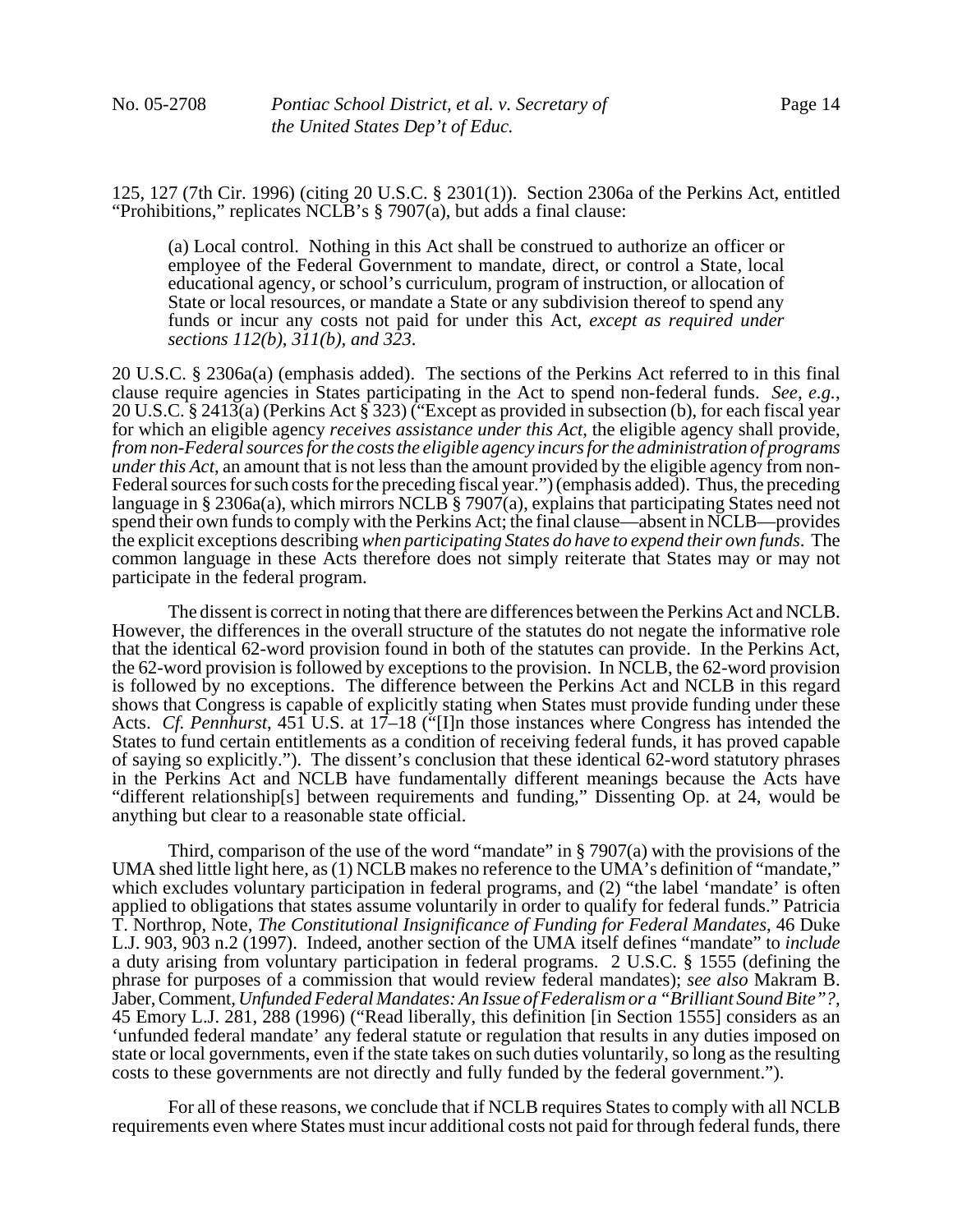is no clear notice of that obligation. But we pause to emphasize one final point. There is no real dispute that States and school districts participating in NCLB must fulfill the Act's various educational and accountability requirements, such as submitting plans to the Secretary, effectively tracking student achievement, and so forth. In that respect, the States are on clear notice of these obligations. And, as the Secretary points out, that stands in contrast to *Pennhurst*, where the hortatory "bill of rights" in the DDA did not create legal obligations on the State, *see* Dissenting Op. at 17, and to *Arlington*, where the IDEA's arguable grant of expert fees to prevailing parties was not explicit in the text and therefore created no such obligation on the States. But Plaintiffs here do not contend that their obligation to comply with NCLB's various educational requirements is in any way unclear. *See* Dissenting Op. at 27. They contend that their obligation to spend additional funds or incur additional costs for that compliance is unclear. As *Arlington* instructs, "we must ask whether the [NCLB] furnishes clear notice regarding *the liability at issue in this case*." 126 S. Ct. at 2459 (emphasis added). Faced with § 7907(a), which provides in a catchall phrase that "*[n]othing in this Act shall be construed*" to require States and localities to "spend any funds or incur any costs not paid for under the Act," we conclude that Plaintiffs' liability in this respect is anything but clear. Accordingly, the Secretary's interpretations of § 7907(a) violate the Spending Clause.

# c. *Legislative History*

Our conclusion that NCLB fails to provide requisite notice to States of their funding obligations under the Act rests on the plain meaning of the statutory text, as discussed above.**<sup>5</sup>** We note, moreover, to the extent that legislative history informs this question, that legislative history supports our conclusion. In this way, the Spending Clause violation here is even more apparent than it was in *Arlington*, where the Court found a lack of clear notice of the States' liabilities even where Congress explicitly stated that it intended the States to assume those liabilities. *See Arlington*, 126 S. Ct. at 2465.

As mentioned, NCLB was first passed as the Elementary and Secondary Education Act of 1965. The language of § 7907(a) was included in three education statutes that Congress enacted in 1994: (1) the Goals 2000 Educate America Act, Pub. L. 103-227 (enacted in March 1994 to provide funding for States to set some of the academic standards that NCLB ultimately mandated); (2) the School to Work Opportunities Act, Pub L. 103-229 (enacted in May 1994 to provide funding for certain work-related education programs); and (3) the October 1994 reauthorization of the ESEA, titled the Improving America Schools Act (IASA), Pub. L. 103-382. The text of § 7907(a) was carried over to NCLB without significant change from these 1994 statutes. The 1993–94 legislative debates regarding the language are therefore informative. *See W. Pac. R.R. Corp. v. W. Pac. R.R.*, 345 U.S. 247, 251 (1953) (considering legislative debate regarding earlier proposal to construe later proposal regarding the same topic).

Representatives Goodling and Condit introduced the first part of the language forming the basis of § 7907(a) on the floor of the House during the debate over Goals 2000. Although Goals 2000 lacked NCLB's mandatory testing and penalty structure, it required States to submit plans to the federal government showing how they would achieve high academic standards for their students, identify low-performing schools, and set goals for teacher certification. The introduced text, equivalent to the first part of § 7907(a), provided as follows:

**<sup>5</sup>** The dissent apparently disagrees. *See* Dissenting Op. at 23. ("[A]ny reasonable state official, reading the NCLB with a clear eye, would understand that there was no guarantee that federal funds would match all of the costs controlled and incurred by states and local school districts.") The dissent argues that fluctuating appropriations and unpredictable costs of compliance lend support to this conclusion. *See* Dissenting Op. at 22. However, this argument does not provide clarity regarding who bears the cost of a reduced level of federal funding or higher-than-expected costs of compliance.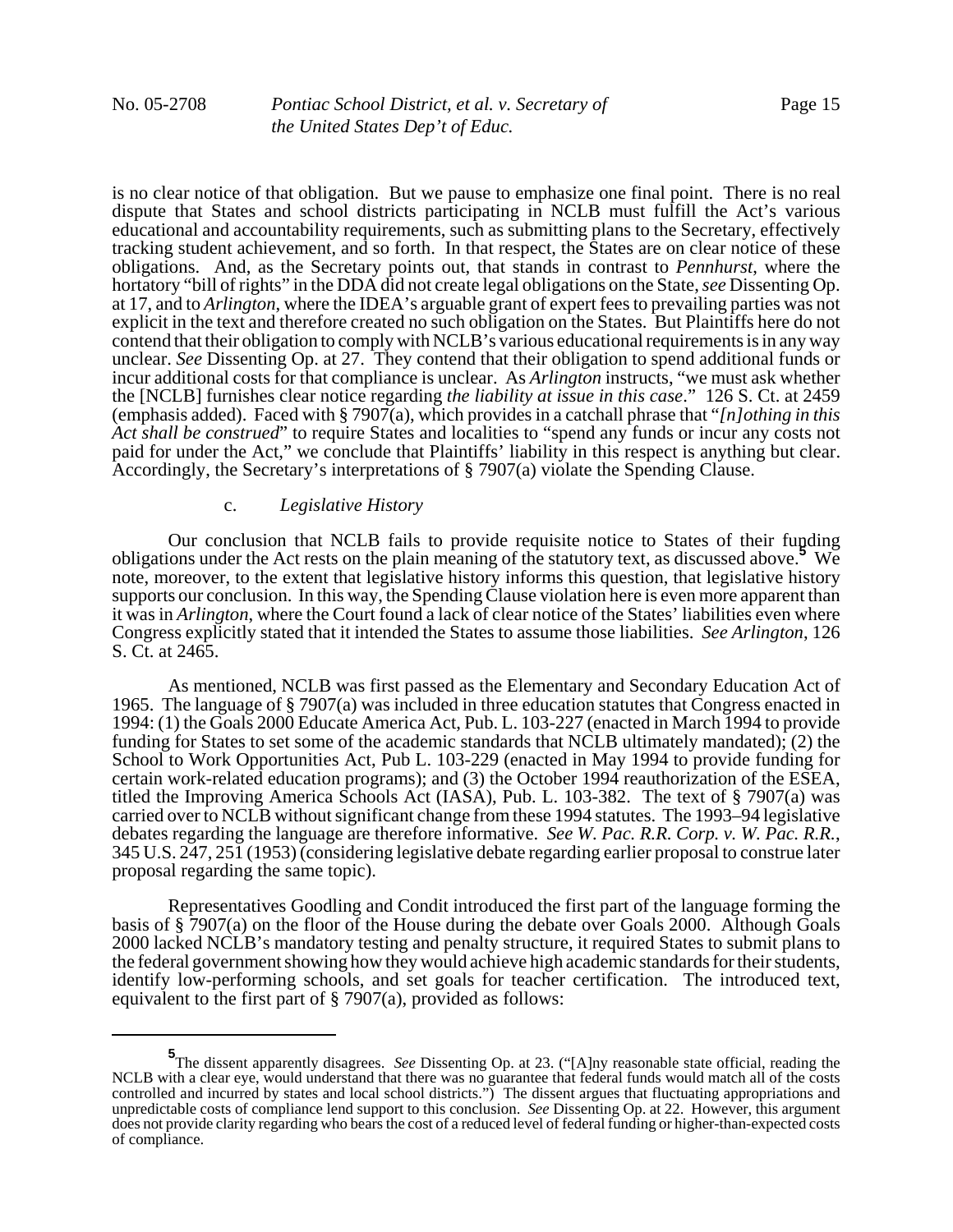Nothing in this section shall be construed to authorize an officer or employee of the Federal Government to mandate, direct, or control a State, local educational agency, or school's curriculum, program of instruction, or allocation of State and local resources.

139 Cong. Rec. H7769 (daily ed. Oct. 13, 1993). Rep. Goodling explained that the language prohibiting federal government control over the "allocation of State and local resources" was intended to "put to rest the concern that we are going to dictate from the Federal level that somewhere, some way, the local and State Governments will find money for our dictates." 139 Cong. Rec. H7741 (daily ed. Oct 13, 1993). As Rep. Condit explained, "I believe that it is wrong for us on the Federal level to pass legislation but shift the costs of implementation and compliance to our State and local governments." 139 Cong. Rec. H7769 (daily ed. Oct 13, 1993).

The final language of this provision in Goals 2000—which would also ultimately appear in § 7907(a)—came from the Senate, which incorporated the Goodling-Condit language above and added the second phrase: " . . . or mandate a State or any subdivision thereof to spend any funds or incur any costs not paid for under this Act." 140 Cong. Rec. S626 (daily ed. Feb. 2, 1994) (amendment no. 1358, as modified). As explained by its sponsor Sen. Gregg, the amendment's purpose was "to assure that this bill will not become an unfunded mandate . . . to make it clear that if the Federal Government tells the State to do something or tells the local community to do something, the Federal Government will have to pay for the costs of that mandate." *Id.* The Senate version of the provision was then accepted and became the enacted language in the Goals 2000 Act. H. Conf. Rpt. 107-446 (Mar. 21, 1994). This same provision was added to the School to Work Opportunities Act, which was also pending at that time. H. Conf. Rpt. 103-480 (Apr. 19, 1994).

The provision was then included in the IASA, the direct predecessor to NCLB. Before the language was added to the IASA, early debates in the House included criticisms that the bill "provides all the mandates, but no money to pay for them. The Federal Government makes a multitude of new demands, but it is accountable for none." 140 Cong. Rec. H807 (daily ed. Feb. 24, 1994) (Rep. Barrett). Sen. Durenberger noted instead that the "amendment regarding unfunded mandates, which is not part of this legislation, clearly states that if any requirement in this bill results in an unfunded mandate, affected States and communities do not have to comply." 140 Cong. Rec. S14205 (daily ed. Oct. 5, 1994).

Plaintiffs contend that this legislative history confirms that under § 7907(a) they need not comply with NCLB requirements that are not adequately funded. In light of the statements recounted above, this is an entirely supportable position. The Secretary argues, however, that these same statements support her position that § 7907(a) merely emphasizes that a State's decision to participate in NCLB is entirely voluntary. In other words, she contends that when Representatives and Senators stated that these various statutes would not become "unfunded mandates," they meant that, because States remained free not to accept federal funding under these statutes, nothing in them was mandated. This is also a colorable view of the debates (though perhaps with some exceptions, *see, e.g.*, 139 Cong. Rec. H7769–70 (Rep. Condit) (stating that it was not Congress's intent to require States to choose among "tak[ing] the requirement seriously and end[ing] up with a multimillion-dollar unfunded Federal mandate . . . or refus[ing] to participate in the program.")).<sup>*'*</sup>

Thus, this legislative history, to the extent it informs a reading of NCLB, is at best unclear regarding the fundamental dispute regarding § 7907(a). Indeed, to the extent it supports either party,

**<sup>6</sup>** As noted earlier, little, if any, of the debates involved a concern about federal officials imposing unauthorized requirements on the States—the basis of the district court's rogue-officer interpretation that the Secretary also advances.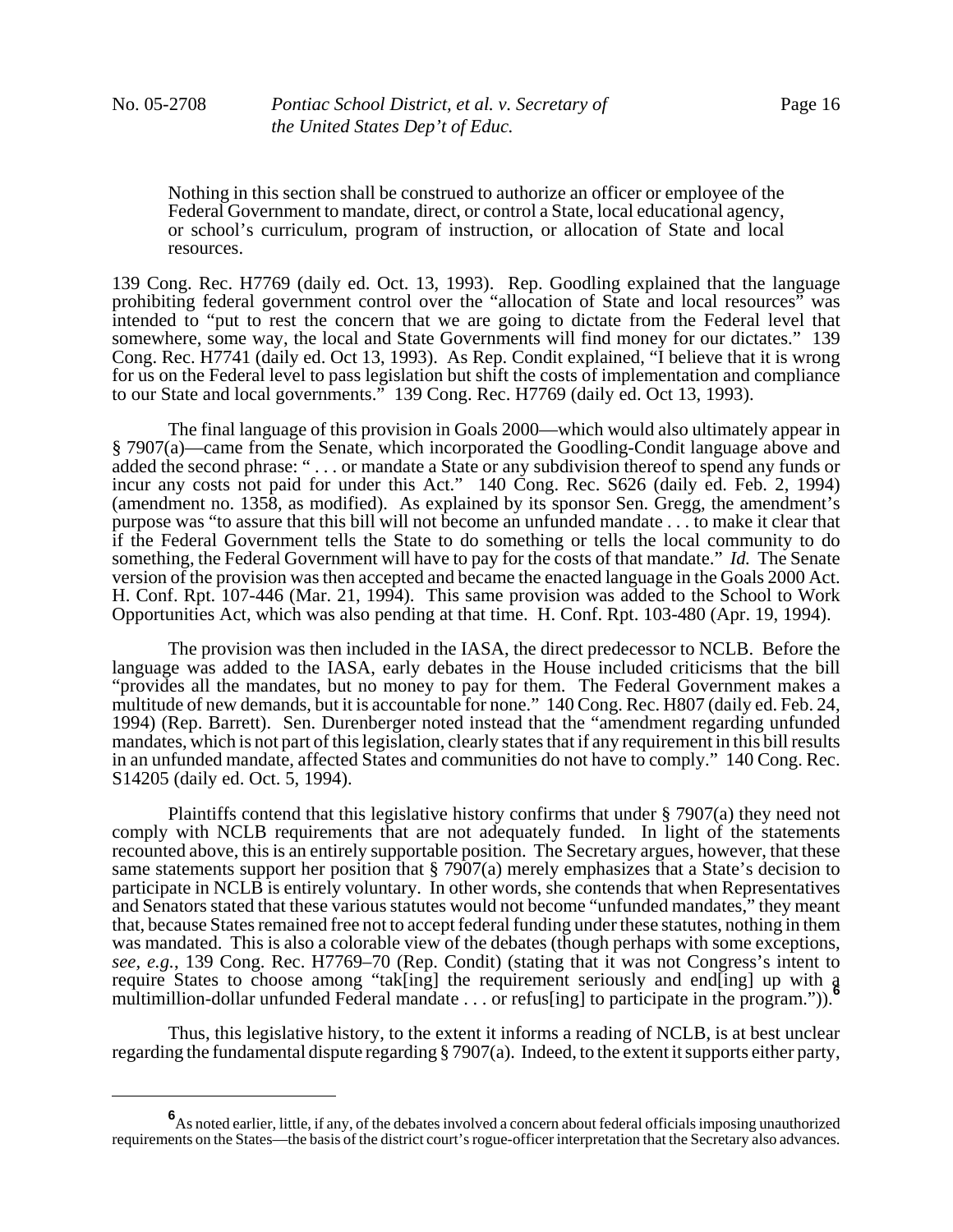it bolsters Plaintiffs' interpretation.**<sup>7</sup>** Accordingly, it adds no more clarity of notice to the States regarding their obligations to comply with NCLB funding requirements than the text itself.

# d. *The Former Secretary Expressed Plaintiffs' Interpretation of the Text*

We have concluded that a state official would not be on clear notice that her State, once it opts into NCLB, would be required to comply with NCLB requirements that are not paid for under the Act. We note here that even the Defendant's former views on this topic suggest that this conclusion is proper. As Plaintiffs explain, former Secretary of Education Rod Paige (since succeeded by current Secretary Margaret Spellings) stated that the Act "contains language that says *things that are not funded are not required*." (JA 20 (quoting Paige statement of Sept. 4, 2003) (emphasis added).) Reiterating this point in a later speech, Paige reassured that "if it's not funded, it's not required. There is language in the bill that *prohibits requiring anything that is not paid for*." (JA 21 (quoting Paige statement of Dec. 2, 2003) (emphasis added).)

The Secretary does not dispute that her predecessor made these statements; she explained at oral argument that they were "stray comments." Stray or not, the comments leave us to wonder how a state official would be on clear notice that her State would have to comply with obligations under the Act that are not funded when the Secretary of Education cited to appropriate text in the Act itself to assure States that there is no such requirement. It comes as no surprise that many state officials do not have this understanding in light of § 7907(a). *See, e.g.*, Wisc. Atty. Gen. Ltr. Op. at 4 (May 12, 2004) ("The language in 20 U.S.C. § 7907(a) . . . seems to bear only one reasonable interpretation: federal agencies and officials lack authority to require any State, or State subdivision, to take any action under the ESEA [which NCLB amended] that is not fully funded by federal monies.") (available at http://www.nsba.org/site/docs/33800/33758.pdf) (last visited Dec. 28, 2007); Nat'l Conf. of State Legislators Mem. (July 7, 2003) (noting, in a memorandum to State legislative presiding officers, chairs of education committees, and legislative education staff, that "[u]nder the basic rules of statutory construction, *the plain meaning of the statutory language [of § 7907(a)] is fairly clear—states, or local subdivisions, do not have to spend funds on the costs of the NCLB that are not paid for by the Act itself*.") (available at www.ncsl.org/statefed/nclblegal.htm) (last visited Dec. 28, 2007); 46 Conn. S. Proc. pt. 9, 2003 Sess. 2626, 2632 (May 21, 2003) (statements of Sen. Sullivan) (noting that Connecticut can "only pray that that one magic phrase [in] Leave No Child Behind [sic] that says if the feds don't fund it, we don't have to do it, turns out to be real," because "if the money ain't there folks, we can't do it."); 16 V.S.A. § 165 (2003) ("[C]onsistent with [§ 7907] of the No Child Left Behind Act, neither the state nor any subdivision thereof shall be required to spend any funds or incur any costs not paid for under the Act in order to comply with the provisions of the Act.").To be sure, state officials may have their own interests in reading § 7907(a) to excuse their States' obligations to comply with unfunded requirements of NCLB; our point is merely that NCLB does not provide clear notice that their interpretation (and, apparently, the former Secretary's) is somehow misplaced.

**<sup>7</sup>** The dissent states that because "there was no discussion of changing the historic funding scheme of our nation's educational system, from largely state funds to federal funds," the legislative history does not support the Plaintiffs' argument. Dissenting Op. at 28. However, the Plaintiffs' interpretation of the Act does not require, or even suggest, that such a change was intended in the Act. Rather, the Plaintiffs' reading of the Act and their arguments before this Court request recognition that when acts of the Legislature are implemented pursuant to the spending power, the Legislature cannot impose a condition on federal funds that requires States to spend their own funds absent a clear statement that such a condition has been placed on the funds.

The dissent's further accusation that this opinion's holding is "contrary to the way our nation's education has been operated and funded for centuries" reads the majority opinion much too broadly. *See* Dissenting Op. at 19. We hold only that the Spending Clause requires a more clear statement from Congress before States and local educational agencies can be required to expend their own funds in order to comply with federal guidelines.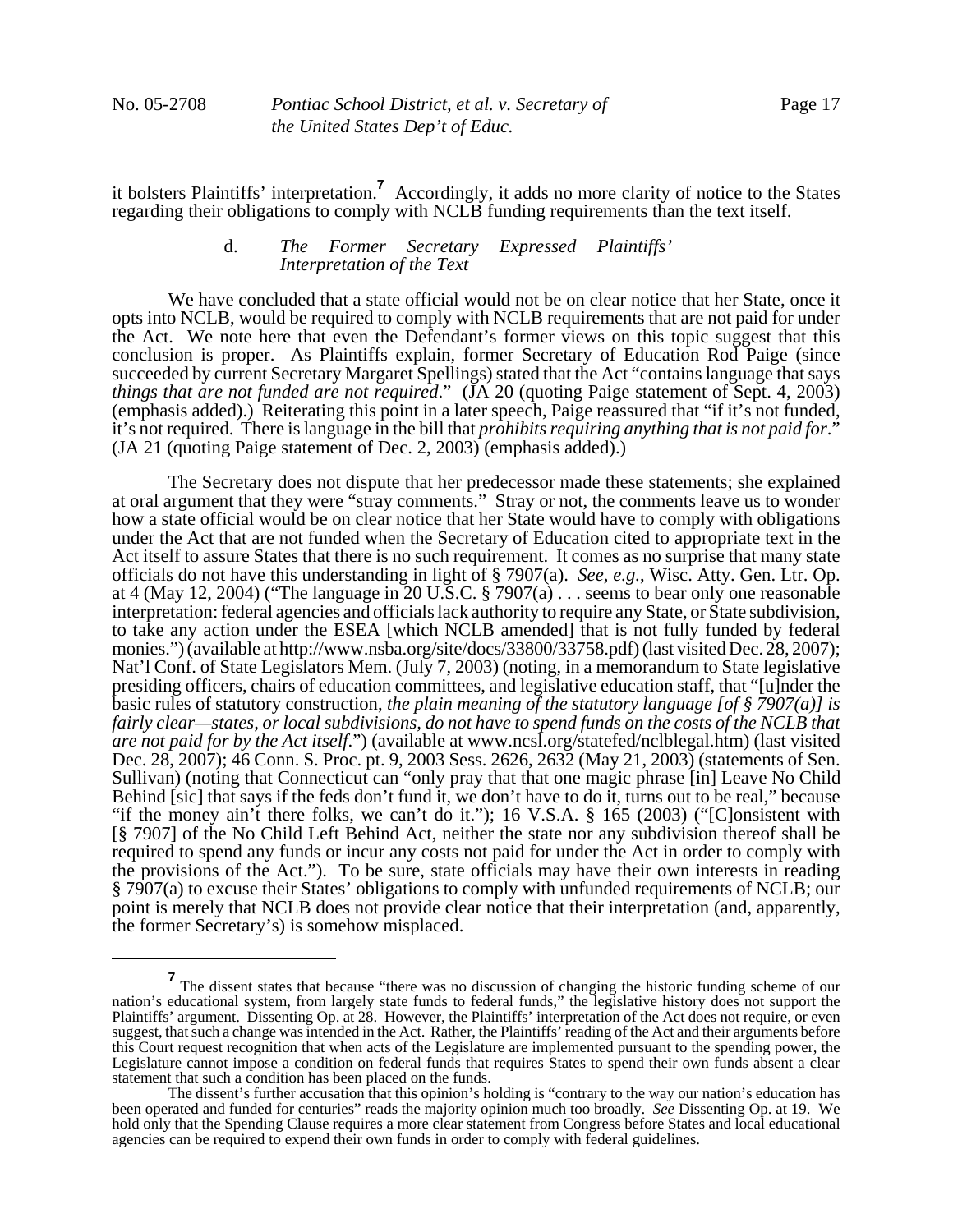#### **III. CONCLUSION**

The No Child Left Behind Act rests on the most laudable of goals: to "ensure that all children have a fair, equal, and significant opportunity to obtain a high-quality education." 20 U.S.C. § 6301. Nobody challenges that aim. But a state official deciding to participate in NCLB could reasonably read § 7907(a) to mean that her State need not comply with requirements that are "not paid for under the Act" through federal funds. Thus, Congress has not "spoke[n] so clearly that we can fairly say that the State[s] could make an informed choice" to participate in the Act with the knowledge that they would have to comply with the Act's requirements regardless of federal funding. *See Pennhurst*, 451 U.S. at 25. Of course, if that ultimately is what Congress intended, the ball is properly left in its court to make that clear. *See Arlington*, 126 S. Ct. at 2465 (Ginsburg, J., concurring) ("The ball, I conclude, is properly left in Congress' court to provide, if it so elects, for consultant fees and testing expenses beyond those IDEA and its implementing regulations already authorize, along with any specifications, conditions, or limitations geared to those fees and expenses Congress may deem appropriate.")(footnote omitted). Accordingly, we **REVERSE** the district court's judgment dismissing Plaintiffs' complaint and **REMAND** for further proceedings consistent with this opinion.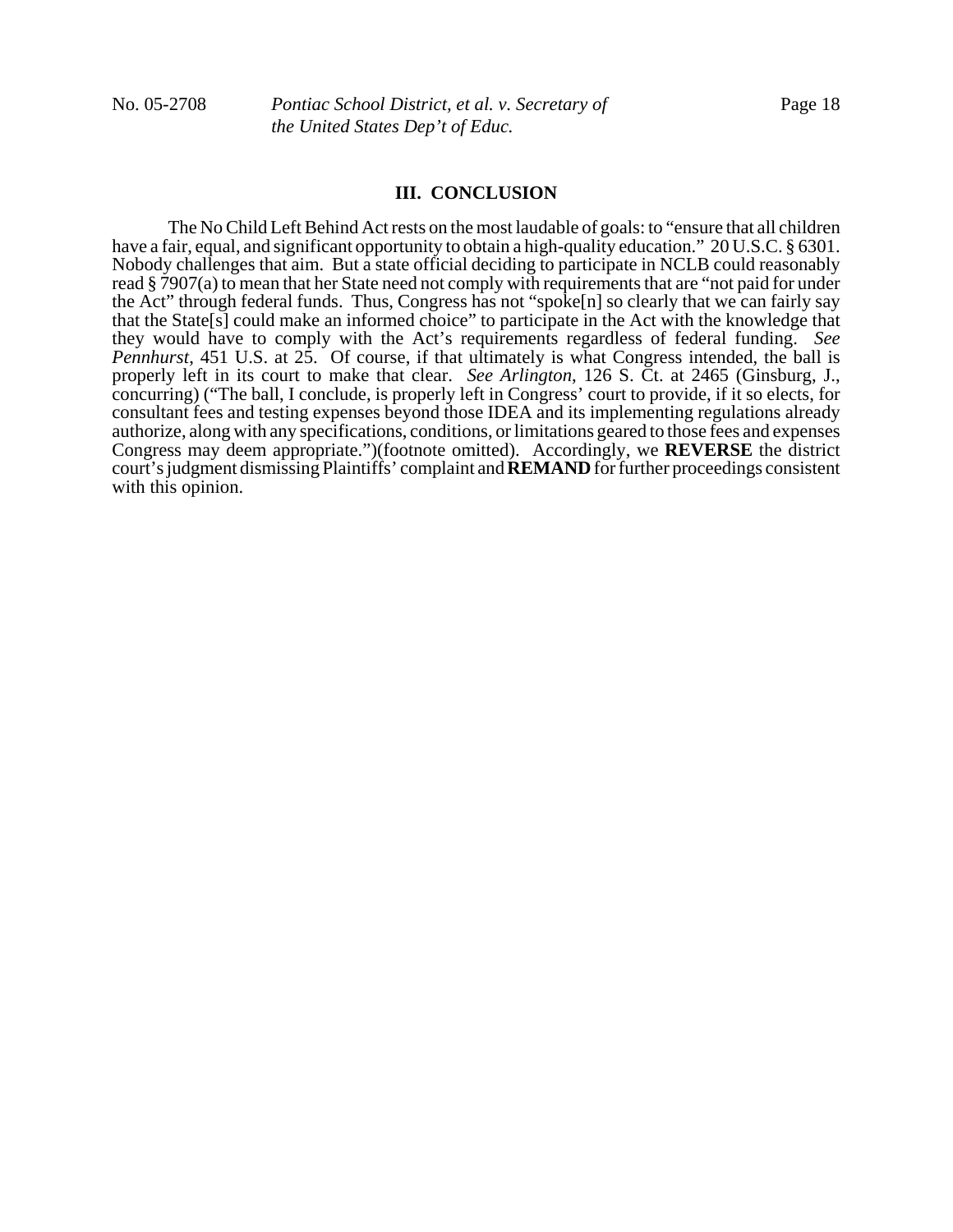### **DISSENT \_\_\_\_\_\_\_\_\_\_\_\_\_\_\_\_**

**\_\_\_\_\_\_\_\_\_\_\_\_\_\_\_\_**

McKEAGUE, Circuit Judge, dissenting. Imagine the following: there is a service with which State and local governments have historically provided its citizens. The governments finance the service through taxes. Local provision, local financing, local control. But now, imagine that the federal government comes along and offers a deal associated with that service. The deal comes with both a carrot (more money) and a stick (more duties). A reading of the offer sheet confirms what could be expected: the duties are mandatory if they choose to participate, but the money, well, like all money from the federal government, is subject to change from year-to-year. But, the reading also confirms that the offer can be accepted in one period and dropped the next, so the risks are not openended. The State and local officials are thus faced with a choice: accept the money and assume the duties, or forgo both and go it alone with less money but fewer duties.

There is, of course, really no need to imagine such a world—what I have described is not the Emerald City in the Land of Oz but rather this country's primary and secondary education system. But rather than wearing green-tinted glasses, I submit that the inhabitants of this system—State and local school officials—had a crystal clear vision of what Congress was offering them by way of the No Child Left Behind Act of 2001 (the "NCLB"). Many of them could not bring themselves to pass up the federal funds, but simply hoped that someone or something would save them at the end of the road. Today the majority does exactly that.

While the federal government historically has always contributed a relatively small amount to the total funding of local education, increasingly it has become concerned about the decline in the quality of children's education, particularly with respect to the nation's most at-risk children. In an attempt to achieve more accountability in local education, Congress passed the NCLB, which revised the earlier Elementary and Secondary Education Act of 1965 ("ESEA"), Pub. L. No. 89-10, 79 Stat. 27 (codified as amended at 20 U.S.C. §§ 6301-7941). Although participation in the NCLB is voluntary, Congress imposed significant educational reforms for those states that elect to participate and receive federal funds. Today the majority holds, in an opinion contrary to the way our nation's education has been operated and funded for centuries, that Congress could have intended that the federal government now fund the entire cost of various educational reforms for our nation's children. Because there is no support in the text or context of the NCLB for the proposition that Congress intended such a monumental and unprecedented change in our nation's education funding, I respectfully dissent.

**I**

Regardless of whether federal funds defray the entire cost of compliance, participating States and school districts must comply with the NCLB's educational requirements. Contrary to the majority's conclusion, § 7907(a) does not render the NCLB ambiguous; thus, Congress did not exceed its authority under the Spending Clause. By creating ambiguity where none exists, the majority largely avoids Plaintiffs' principal argument on appeal, although it does allude in passing to its inherent weakness. *See* Maj. op. at 11 ("Indeed, perhaps the Secretary's view of the text [of § 7907(a)] is ultimately correct."). As I find no ambiguity, I must first address Plaintiffs' principal argument.

Plaintiffs contend that a plain reading of 20 U.S.C. § 7907(a) leads to the conclusion that notwithstanding States' acceptance of federal funds intended to defray a portion of the cost of local education, States and local school districts need not comply with the educational requirements set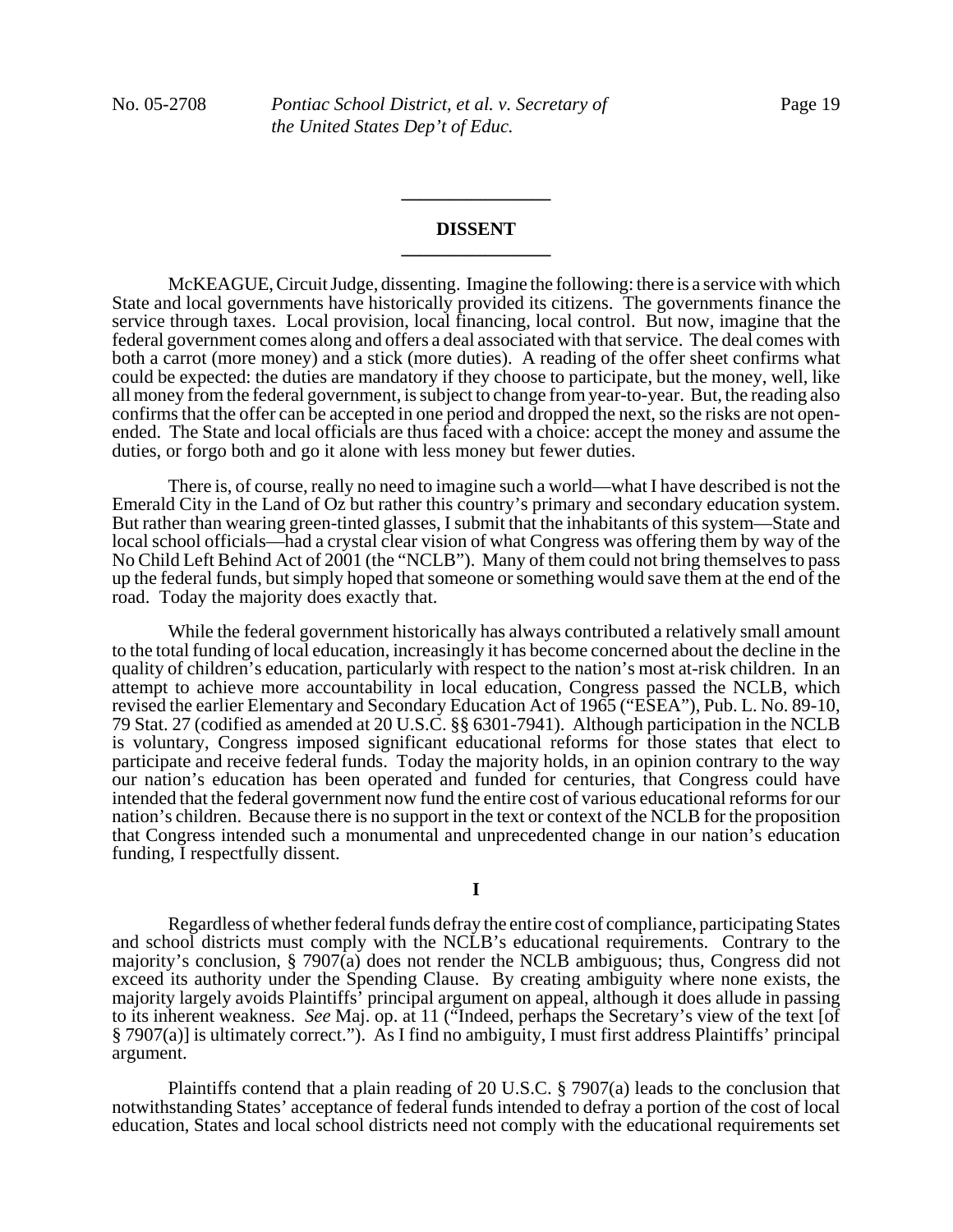forth in the NCLB if they deem federal funding to be insufficient to cover the entire cost of compliance. Section 7907(a) states in relevant part: "Nothing in this Chapter shall be construed to . . . mandate a State or any subdivision thereof to spend any funds or incur any costs not paid for under this Chapter." Plaintiffs argue that § 7907(a) means that the "NCLB cannot be implemented in a manner that requires states and school districts 'to spend any funds or incur any costs not paid for under th[e NCLB].'" Appellants' Br. at 28-29 (quoting 20 U.S.C. § 7907(a)) (alteration in original). As explained below, the text, operation, and structure of the NCLB undermine Plaintiffs' reading. *Bennett v. Ky. Dep't of Educ.*, 470 U.S. 656, 666-67 (1985) ("[T]he background of the actual operation of Title I" informs a proper understanding of "the fundamental nature of the obligations assumed under Title I."). Instead, § 7907(a) is properly read to mean that federal officers who are charged with implementing and administering the NCLB cannot transform the statutory scheme from a voluntary program to a mandatory one. Plaintiffs' interpretation has the absurd effect of eviscerating with a single provision the entire comprehensive scheme of accountability requirements and financial disbursements set forth in hundreds of pages of statutory text. Without a stronger showing that Congress actually intended that result, I decline to adopt such an untenable interpretation.

#### **A. NCLB Educational Requirements**

The NCLB expressly outlines participating States' and school districts' obligations to meet various educational requirements. If a State accepts money under a particular part of the NCLB, it must comply with that part's requirements. 20 U.S.C.  $\S$  6311(a)(1); *see also id.*  $\S$ § 6363(a)(1),  $6396(a)(1)$ ,  $6842(a)(1)$ . Conversely, if a State does not seek any funding under the NCLB, it need not comply with any of the NCLB's requirements.

School districts within a participating State face a more complicated set of obligations. Most of the NCLB's funds are allocated to school districts based on the number of qualifying students in the school (e.g., low-income students, migrant students, etc.). School districts without at-risk students will not receive any funding under particular parts of the NCLB and therefore will not be required to comply with some of the NCLB's requirements.

Yet, districts without at-risk students are not completely off the regulatory hook. Some requirements under Title I, Part A apply across an entire participating State, rather than just to those "local educational agenc[ies]" (i.e., school districts) that receive federal funds. For example, a participating State must create statewide academic standards and *all* school districts in the state must test their public-school students under those standards. *Id.* § 6311(b)(1)(B), (3)(A). The broad reach of § 6311 is made clear by the limited exception for school districts that do not receive federal funds: they need not publish the results of student testing or take certain steps if a school fails to make AYP. *Id.* §§ 6311(b)(2)(A)(ii), 6316. Pointedly, Congress *did not* tell non-funded school districts that they need not perform any testing in the first instance.

This example highlights the central defect in Plaintiffs' argument. Congress intended, as expressed in the text of the NCLB, that a participating State raise standards of student education across the entire state, regardless of whether one well-off pocket of the state does not receive any federal funds. In those districts that do receive federal funds, Congress simply requires even more. When Congress expressly applies certain requirements to all school districts irrespective of funding, that is a clear indication that it did not intend to tie the cost of complying with the NCLB's requirements to the amount of federal funding, which is inherently subject to change based on the spending priorities of each particular Congress and its competing demands for increasingly scarce federal dollars.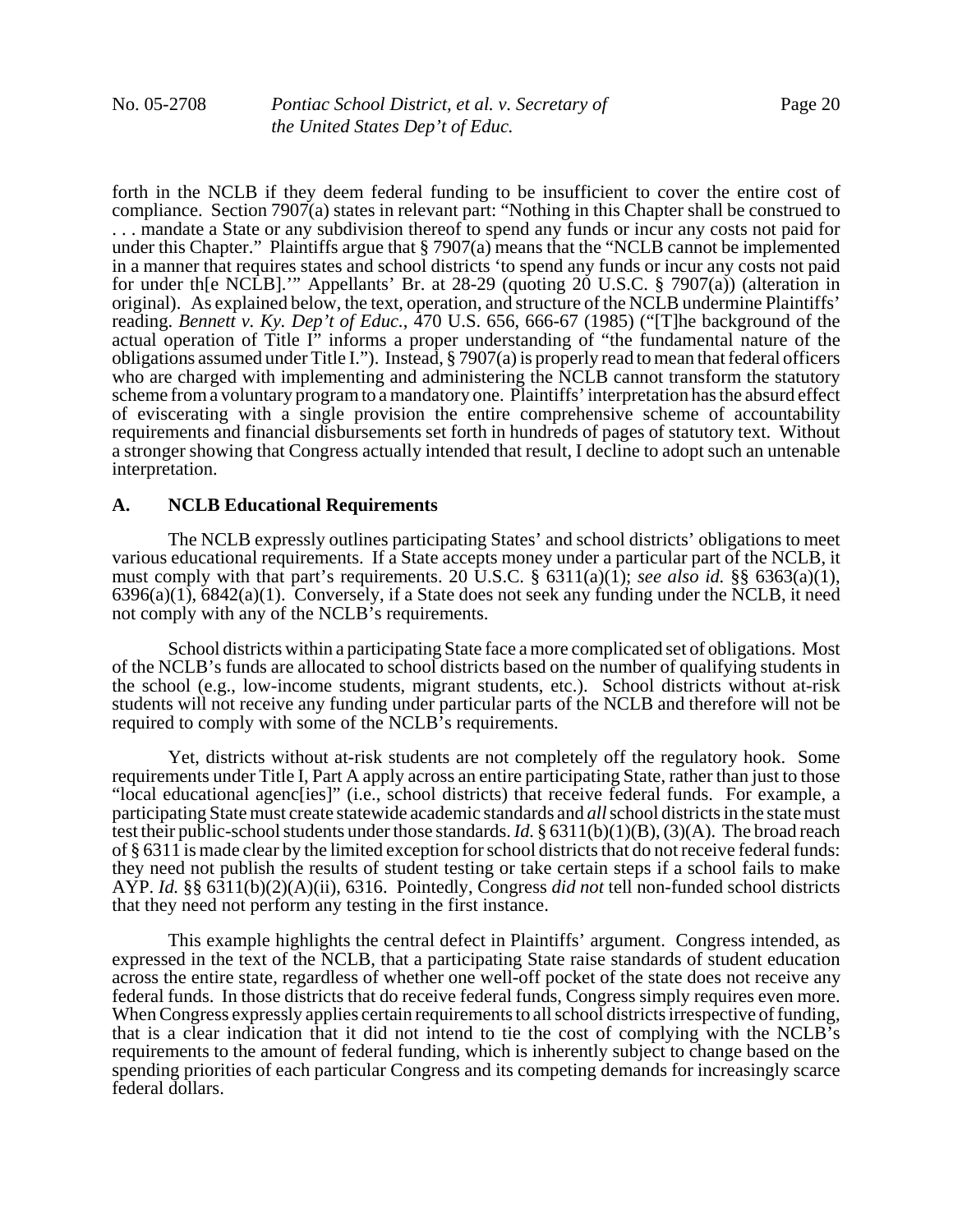# **B. NCLB Funding Scheme**

Plaintiffs argue that the NCLB's educational requirements are enforceable only when the federal government defrays the entire cost of compliance. The funding structure of the NCLB dictates otherwise. Most telling is that there is no mention of the cost of compliance anywhere in the text of the NCLB, let alone any promise of relief if federal funding is insufficient to defray the entire cost of compliance. The NCLB's silence as to the cost of compliance or to any explicit relief therefrom if federal dollars fall short is particularly conspicuous here insofar as Congress, in structuring the NCLB, was well aware that our nation's education system is historically funded largely by State, *not* federal dollars. *Cf. Bennett v. New Jersey*, 470 U.S. 632, 635 (1985) (explaining that Title I was enacted by Congress with "[r]espect[] [for] the deeply rooted tradition of state and local control over education").

 The NCLB's funds are distributed to schools and school districts based on the types of students in those schools and districts, not on costs. Under Title I, Part A, for each student from a low-income family or in institutional care, a school district is "eligible to receive . . . 40 percent of the average per-pupil expenditure in the State." 20 U.S.C. § 6333(a)(1)(B). Schools with more lowincome students will receive more Title I, Part A funding than schools with fewer low-income students, and schools with no low-income students will receive no funds under the main grant in Title I, Part A. *See id.* § 6333(c)(2).

In most cases, schools that receive federal funding must spend the funds only on the specific students who count toward the amount of funding the school receives (low-income, migrant, etc.), not the entire student-body in general. For example, only where at least 40% of a school's students are low-income can the school use federal funds "to upgrade the entire educational program of a school." *Id.* § 6314(a)(1). For schools with less than 40% low-income students, the federal funds must be spent only on those low-income students. *See id.* Nevertheless, the latter schools must still meet all of the NCLB's requirements, regardless of federal spending on each particular student.

 Other features of the NCLB's scheme undercut Plaintiffs' position. Congress capped the aggregate funds authorized under the NCLB without any provision for the actual costs of compliance. *Id.* § 6302(a). The NCLB also expressly provides for the possibility that funds available in a given year might be insufficient to pay all school districts the amounts they are *eligible* to receive: "If the sums available . . . are insufficient to pay the full amounts that all [school districts] are eligible to receive . . . , the Secretary shall ratably reduce" each school district's funding. *Id.* § 6332(b)(1). At no time have the amounts school districts are *eligible* to receive come even close to equaling the cost of compliance. Similar provisions appear in the programs for high-quality teachers and migrant children. *See, e.g.*, *id.* § 6393(c)(1)(A). Yet, there is no provision that excuses a school district's compliance with the NCLB's requirements in the face of a shortfall in the amounts school districts are eligible to receive, let alone the total cost of compliance.

This overview of the NCLB's funding structure highlights another important point. It simply defies commonsense to suggest that Congress intended to relieve States and school districts from compliance with the NCLB's requirements when the cost of compliance—which Congress *does not control*—exceeds appropriations, but not when the amounts appropriated—over which Congress *has total control*—fall below the amounts school districts are eligible to receive.

Plaintiffs argue that the fact that Congress has elected not to appropriate all the funding it is authorized to appropriate under Title I, Part A supports their position that the NCLB is underfunded. This actually shows just the opposite. Neither Title I, Part A nor any other part of the NCLB authorizes *any* appropriations beyond 2006-2007. *See, e.g.*, 20 U.S.C. §§ 6302(a), 6553, 6603(a), 6663, 6801(a), 7103. Continued NCLB funding will require reauthorization of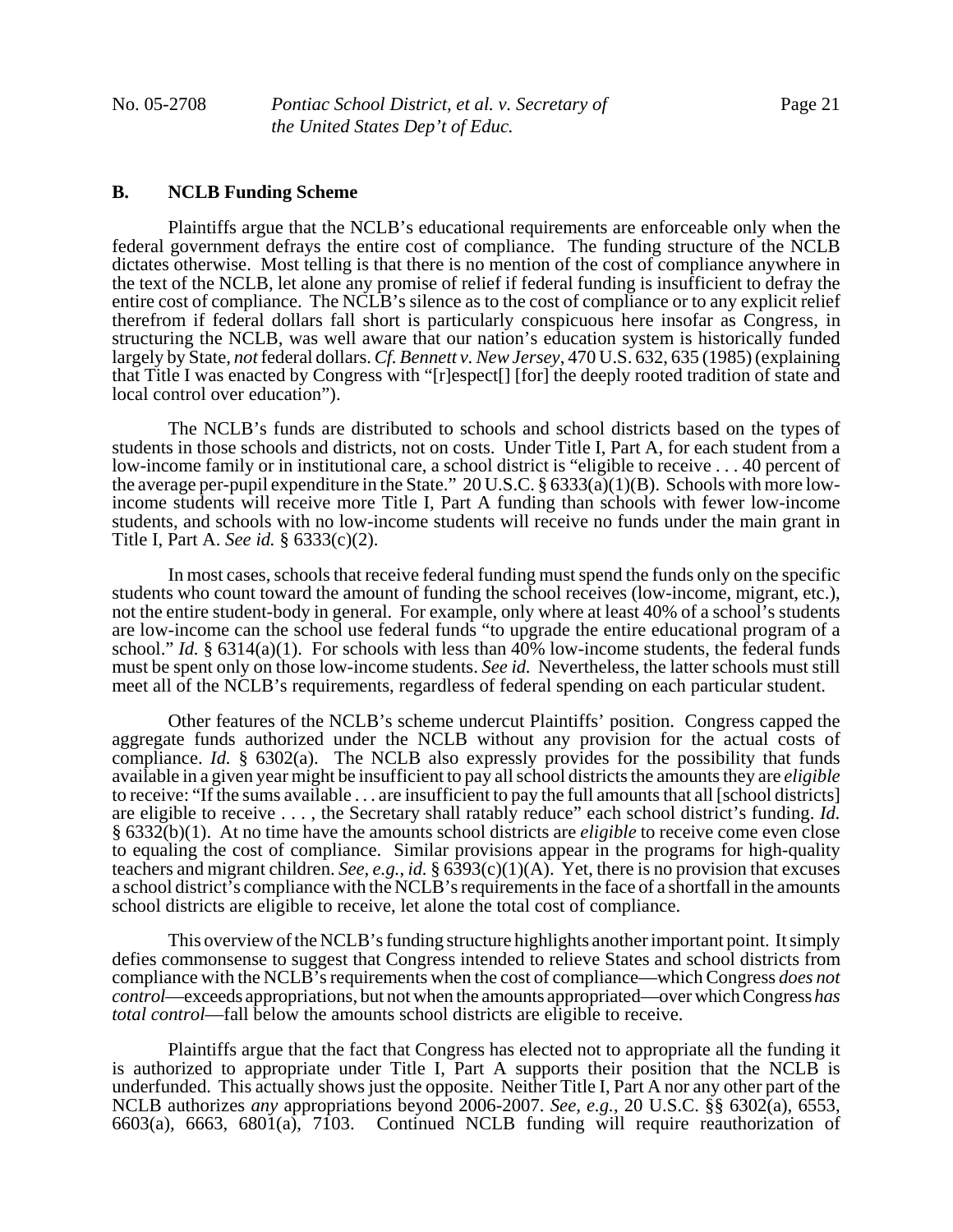appropriations by Congress each year after 2006-2007. Yet, at the same time that it authorized funds only through 2006-2007, Congress applied the NCLB's educational requirements through 2013- 2014. *See id.* § 6311(b)(2)(F); 34 C.F.R. § 200.15. Again, this demonstrates a fundamental and important disconnect between appropriations and requirements.

More importantly, Plaintiffs ignore the undisputable fact that even if Congress had "fully funded" the NCLB each year (i.e., annually appropriated the entire amount authorized), the funds would still have fallen far short of the total purported costs of compliance. This can be seen by comparing the disparity between actual appropriations and purported compliance costs versus the disparity between authorizations and actual appropriations. According to Plaintiffs' complaint, federal funding in Ohio covers less than 16% of costs for test development and administration. In Illinois, federal funding under Title I, Part A covers less than 33% of costs to achieve current AYP rates. In Vermont, Title I, Part A funding covers only 19% of current costs to achieve AYP. In the Jordan, Utah and Reading, Pennsylvania school districts, respectively, federal funding covers only 27% and 31% of the cost of AYP attainment. By contrast, actual appropriations have been somewhat greater than 66% of the authorized amount for the periods 2001-2002 through 2004-2005; for 2005-2006, slightly less.<sup>1</sup> Thus, even though Congress has routinely appropriated more than half the amounts authorized each year, the funds have, according to Plaintiffs, only covered about a third of the costs of compliance. In other words, the maximum amount of money from Congress would still have left the districts short. Congress's annual decisions not to appropriate up to the level authorized just confirms that it never intended to cover the entire costs of compliance in the first place.

Plaintiffs' interpretation of the NCLB not only disregards its overall statutory scheme, but it also defies reason and history. The overwhelming burden of funding education in this country is and always has been borne by State and local governments. Even with the NCLB, the federal government provides only 7% of the total funding for local education. 147 Cong. Rec. S13365, 13373 (2001) (statement of Sen. Feinstein). The notion that Congress intended to pay in full for a testing and reporting regime of indeterminate cost, designed and implemented by States and school districts, not federal agencies, is not only nonsensical and fiscally irresponsible, but also contravenes the traditional recognition of State and local governments' primary responsibility for public education. In short, there is nothing in the NCLB that suggests Congress intended to federalize some or all of State and local education.

# **II**

### **A. Text and Context of § 7907(a)**

Alternatively, Plaintiffs argue that, even if § 7907(a) does not have the meaning they suggest, it creates an ambiguous condition on the receipt of federal funds, in violation of the so-called clearstatement rule.**<sup>2</sup>** Under that rule, "if Congress intends to impose a condition on the grant of federal

<sup>&</sup>lt;sup>1</sup> Congress's actual appropriations and the appropriations authorized in Title I, Part A are, respectively: \$10.35 billion and \$13.5 billion for 2001-2002; \$11.69 billion and \$16 billion for 2002-2003; \$12.34 billion and \$18.5 billion for 2003-2004; \$12.74 billion and \$20.5 billion for 2004-2005; and \$13.34 billion and \$22.75 billion for 2005-2006. 20 U.S.C. § 6302(a); Complaint at 18.

**<sup>2</sup>**<br>The clear-statement rule is one of several general restrictions on congressional authority under the Spending Clause. In addition to clearly articulating the condition on federal funds, the congressional action must be in pursuit of the general welfare; the conditions must be related to the federal interest being pursued; the financial incentives must not amount to coercion; and the conditions must comport with other constitutional provisions. *South Dakota v. Dole*, 483 U.S. 203, 207-08 (1987); *Cutter v. Wilkinson*, 423 F.3d 579, 584-85 (6th Cir. 2005). Plaintiffs do not argue that the NCLB fails to satisfy these other restrictions.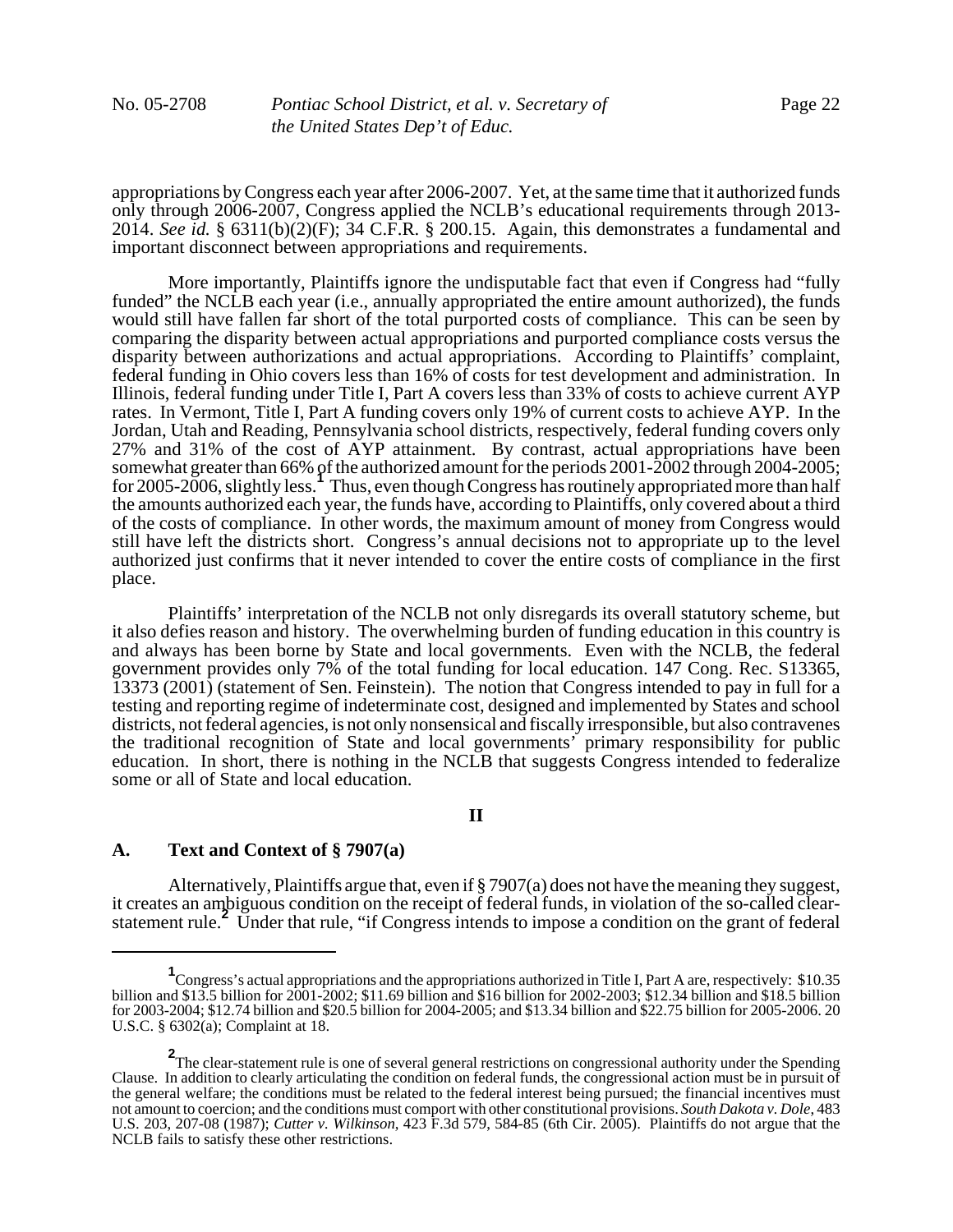moneys, it must do so unambiguously." *Pennhurst State Sch. & Hosp. v. Halderman*, 451 U.S. 1, 17 (1981). The majority agrees, concluding that "a state official who is engaged in the process of deciding whether the State should accept NCLB funds and the obligations that go with those funds" would not understand that if the State "chooses to participate, [it] will have to pay for whatever additional costs of implementing the Act are not covered by the federal funding provided under the Act." Maj. op. at 11. To the contrary—any reasonable State official, reading the NCLB with a clear eye, would understand that there was no guarantee that federal funds would match all of the costs controlled and incurred by States and local school districts. *See Bennett*, 470 U.S. at 666 ("The requisite clarity in this case is provided by Title I; States that chose to participate in the program agreed to abide by the requirements of Title I as a condition for receiving funds.").

My statutory analysis consists of two elements: text and context. Beginning with the text of § 7907(a), I, like the majority, focus on the term "mandate," but, unlike the majority, I find that its meaning is unambiguous. As the Supreme Court has explained, "where words are employed in a statute which had at the time a well-known meaning at common law or in the law of this country they are presumed to have been used in that sense unless the context compels to the contrary." *Lorillard v. Pons*, 434 U.S. 575, 583 (1978) (quoting *Standard Oil v. United States*, 221 U.S. 1, 59 (1911)) (alteration in original) (internal quotations omitted).

In 1995, Congress enacted the Unfunded Mandates Reform Act of 1995 ("UMA"), which provides the following definition:

(5) Federal intergovernmental mandate. The term "Federal intergovernmental mandate" means –

(A) any provision in legislation, statute, or regulation that –

(I) would impose an enforceable duty upon State, local, or tribal governments, *except* – (I) a *condition of Federal assistance*; or

(II) a duty arising from participation in a *voluntary* Federal program . . . .

2 U.S.C. § 658(5)(A) (emphasis added). Applying the UMA definition of mandate from § 658(5)(A), the § 7907(a) provision at issue means that a State is free to decide whether or not to participate in the NCLB, with its funding as well as its educational requirements; and, a State can forgo participation in the NCLB if it decides that such participation is not beneficial to its educational system. However, if a State chooses to participate, it must take all of the "bad"—the federal requirements—with the "good"—the federal money. This interpretation is consistent with the NCLB's educational requirements, funding provisions, and overall statutory scheme and avoids sweeping aside the main provisions of the scheme.

The majority points out that the UMA also provides a second definition of mandate, according to which "the term 'Federal mandate' means any provision in statute or regulation or any Federal court ruling that imposes an enforceable duty upon State, local, or tribal governments including a condition of Federal assistance or a duty arising from participation in a voluntary Federal program." 2 U.S.C. § 1555; Maj. op. at 14. However, this broader definition of mandate applies only to the collection of information, and not to the measures actually designed to limit mandates by Congress and federal agencies. Specifically, § 1555 applies only to provisions of the UMA which require that "the Advisory Commission on Intergovernmental Relations . . . shall complete a study to examine the measurement and definition issues involved in calculating the total costs and benefits to State, local, and tribal governments of compliance with Federal law." 2 U.S.C. § 1551(a). The primary definition found at § 658(5)(A) applies instead to all provisions designed "to end the imposition, in the absence of full consideration by Congress, of Federal mandates on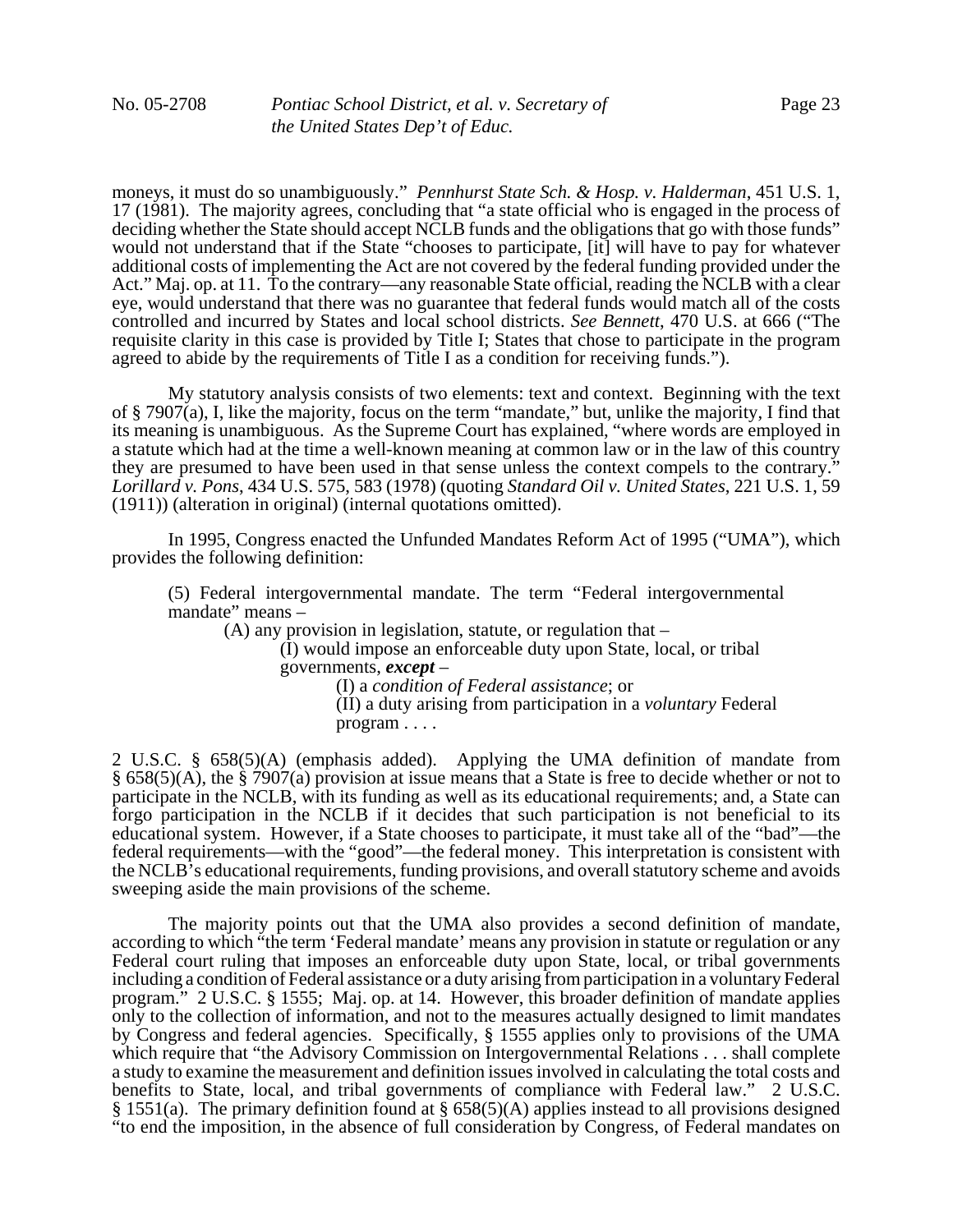State, local, and tribal governments without adequate Federal funding, in a manner that may displace other essential State, local, and tribal governmental priorities." *Id*. § 1501(2). The text of § 7907(a), and Plaintiffs' arguments based on § 7907(a), are consistent with the purpose to which the definition in § 658(5)(A) applies: namely, to prevent Congress from compelling the expenditure of State funds. Both in § 658(5)(A) of the UMA, and in § 7907(a) of the NCLB, as I believe it properly understood, Congress indicated that it was not concerned with preventing the expenditure of State funds when States are able to avoid the expenditure by ceasing their "participation in a voluntary Federal program." 2 U.S.C.  $\S 658(5)(A)(i)(II)$ .

The majority also relies on a provision of the Perkins Vocational Education Act ("Perkins Act") to argue that § 7907(a) promises that States can receive funding under the NCLB but can also refuse to comply with its requirements to the extent that the cost of compliance exceeds the amount of federal funds. Maj. op. at 13-14. As the majority notes, the relevant provision of the Perkins Act reads, as does  $\S$  7907(a), that "[n]othing in this Chapter shall be construed to . . . mandate a State or any subdivision thereof to spend any funds or incur any costs not paid for under this Chapter," but the Perkins Act also adds, "except as required under [20 U.S.C. §§ 2322(b), 2391(b), and 2413]." 20 U.S.C. § 2306a(a). In light of the different statutory schemes, however, this distinction makes sense.

The respective funding structures of the Perkins Act and the NCLB suggest that, even if Congress intended to fully fund the Perkins Act, the same cannot be said for the NCLB. The Perkins Act allots funds to States based on the number of residents of the state in particular age groups, with the greatest amount of funding allotted based on the portion of the population between ages fifteen and nineteen, followed respectively by the population between twenty and twenty-four, and between twenty-five and sixty-five. *Id.*  $\S$   $2321(a)(2)$ . This reflects the Perkins Act's purpose which is a general, statewide one: to "develop more fully the academic and career and technical skills of secondary education students and postsecondary education students who elect to enroll in career and technical education programs." *Id.* § 2301. Needless to say, all States have significant numbers of residents within these age categories.

By contrast, the purpose of the NCLB is to "meet[] the educational needs of low-achieving children in our Nation's highest-poverty schools, limited English proficient children, migratory children, children with disabilities, Indian children, neglected or delinquent children, and young children in need of reading assistance." *Id.* § 6301(2). It is specifically targeted to reach the poor and disadvantaged, and funding under Title I, Part A is consequently available to States and school districts only if, and insofar as, they have low-income students or students in one of the other mentioned categories. *Id.* § 6333(c)(2). Nonetheless, the educational requirements of Title I, Part A specifically apply to all participating schools and school districts, not only to those students for whom the school districts will receive federal funding. *See id.* § 6311(b)(1)(B).

Indeed, the NCLB's funding scheme suggests that there is no correlation between the amount of federal funds a State or school district will receive and the cost of compliance with its educational requirements. In light of the different relationship between requirements and funding in the Perkins Act and the NCLB, it is unreasonable for the majority to rely on the Perkins Act to interpret  $§ 7907(a).$ 

In statutory analysis, context also matters. In determining whether the clear-statement rule is satisfied, a court must not let itself focus myopically on one phrase or provision. *Pennhurst*, 451 U.S. at 18 (cautioning courts against "be[ing] guided by a single sentence or member of a sentence"). Rather, in addition to the "plain language" of the provision, *id.* at 23, the court must also consider the general and specific purposes and objectives of the legislation and the policies being pursued, *id.* at 18. The court must further "look to the provisions of the whole law." *Id.* at 18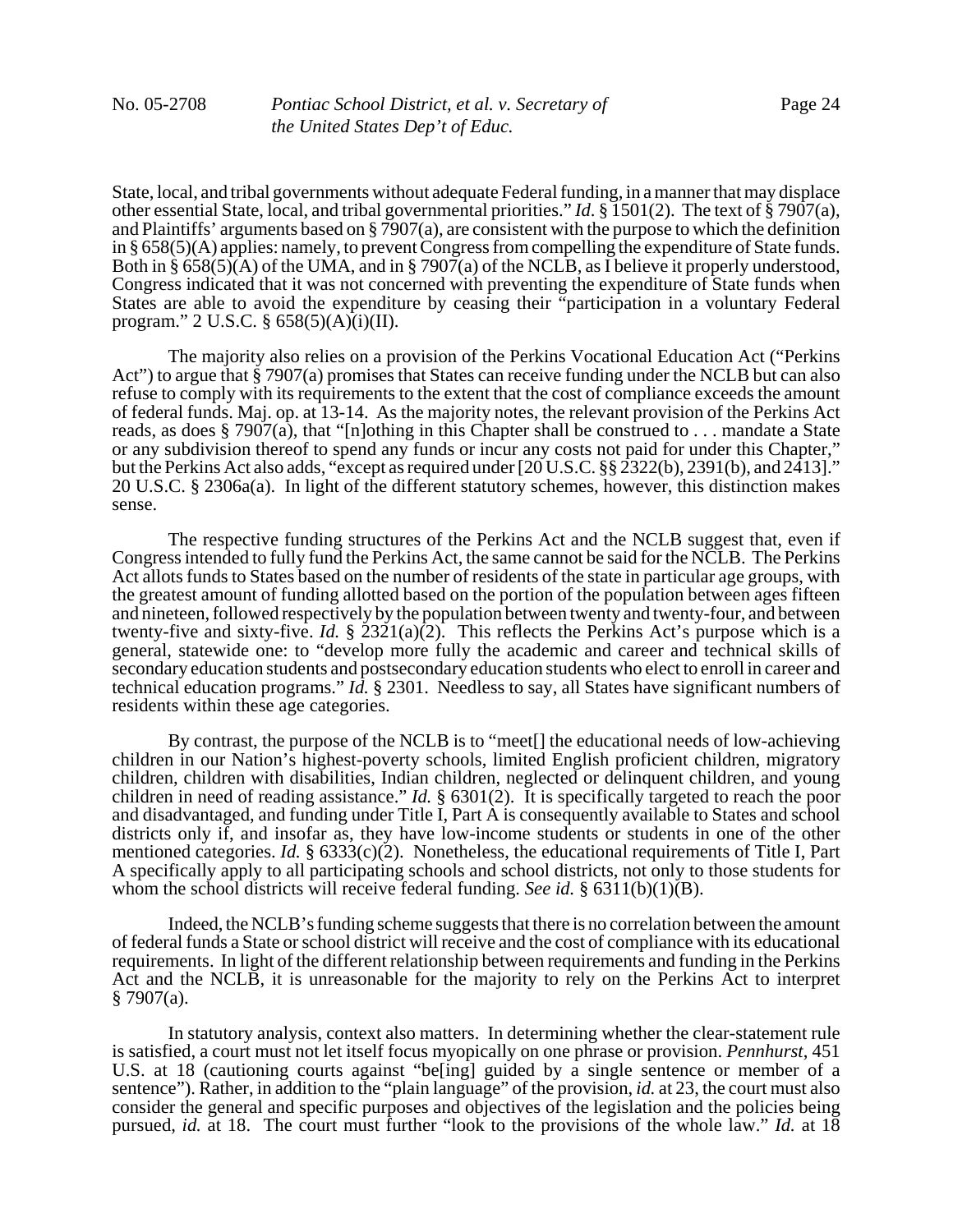(quoting *Philbrook v. Glodgett*, 421 U.S. 707, 713 (1975)). Specifically, the court must not divorce one section from the remaining provisions in the statute, but rather read the entire statute as a whole:

In determining whether Congress has specifically addressed the question at issue, a reviewing court should not confine itself to examining a particular statutory provision in isolation. The meaning–or ambiguity–of certain words or phrases may only become evident when placed in context. *See Brown v. Gardner*, 513 U.S. 115, 118, 115 S. Ct. 552, 130 L. Ed.2d 462 (1994) ("Ambiguity is a creature not of definitional possibilities but of statutory context"). It is a "fundamental canon of statutory construction that the words of a statute must be read in their context and with a view to their place in the overall statutory scheme." *Davis v. Michigan Dept. of Treasury*, 489 U.S. 803, 809, 109 S. Ct. 1500, 103 L. Ed.2d 891 (1989). A court must therefore interpret the statute "as a symmetrical and coherent regulatory scheme," *Gustafson v. Alloyd Co.*, 513 U.S. 561, 569, 115 S. Ct. 1061, 131 L. Ed.2d 1 (1995), and "fit, if possible, all parts into an harmonious whole," *FTC v. Mandel Brothers*, Inc., 359 U.S. 385, 389, 79 S. Ct. 818, 3 L. Ed.2d 893 (1959).

#### *FDA v. Brown & Williamson Tobacco Corp*., 529 U.S. 120, 132-33 (2000).

Here, if the language in § 7907(a) that "[n]othing in this Chapter shall be construed to . . . mandate a State or any subdivision thereof to spend any funds or incur any costs not paid for under this Chapter" meant what Plaintiffs suggest, § 7907(a) would contradict the NCLB's other requirements that States and schools districts maintain fiscal efforts to fund schools that receive the NCLB funds as well as those that do not. In particular, the NCLB requires that a school district "may receive funds under [Title I, Part A] only if State and local funds will be used in schools served under this part to provide services that, taken as a whole, are at least comparable to services in schools that are not receiving funds under this part," 20 U.S.C. §  $6321(c)(1)(A)$ ; that "either the combined fiscal effort per student or the aggregate expenditures of the agency and the State with respect to the provision of free public education by the agency" must not be "less than 90 percent of the combined fiscal effort or aggregate expenditures" for the preceding year, *id.* § 7901(a); and that States and school districts "shall use Federal funds received under [Title I, Part A] only to supplement the funds that would, in the absence of such Federal funds, be made available from non-Federal sources for the education of pupils participating in programs assisted under [Title I, Part A], and not to supplant such funds," *id.*  $\frac{8}{3}$   $\frac{6321}{(b)(1)}$ .

Plaintiffs' interpretation of Section 7907(a) eviscerates States' and school districts' obligations under §  $632\overline{1}$ (b)(1), §  $6321$ (c)(1)(A), and § 7901(a). Alternatively, if "mandate" is read with the meaning I have suggested above, § 7907(a) does not contradict other provisions of the NCLB, nor does it cause the unreasonable results created by Plaintiffs' interpretation. *See Helvering v. Credit Alliance Corp.*, 316 U.S. 107, 112 (1942) (stating "[w]e should, of course, read . . . two sections [of a single statute] as consistent rather than conflicting, if that be possible"); *see also Bennett v. Spear*, 520 U.S. 154, 173 (1997) (stating a "cardinal principle . . . is our duty to give effect, if possible, to every clause and word of a statute rather than to emasculate an entire section").

# **B.** *Pennhurst* **and** *Arlington*

To reach its conclusion that the NCLB did not provide clear notice to the States regarding their obligation to incur additional costs to comply with the NCLB's requirements, the majority also relies on the Supreme Court's decisions in *Pennhurst* and *Arlington*. As for the legal holdings of those two decisions, neither supports the majority. This court has interpreted the *Pennhurst* holding (which *Arlington* applies) as requiring "[n]othing more" than "'clear notice' to the states that funding is conditioned upon compliance with certain standards." *Cutter*, 423 F.3d at 586 (citing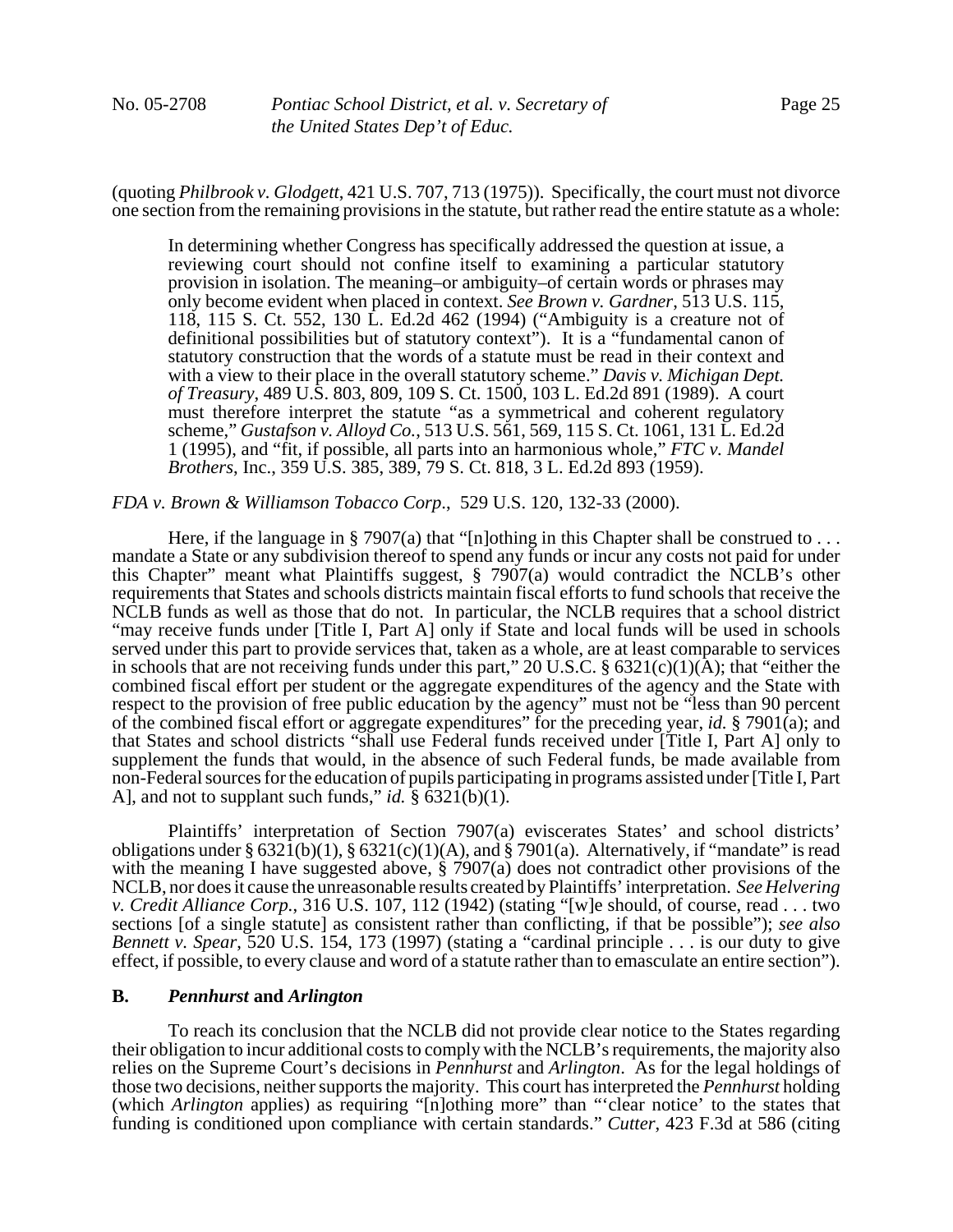*Pennhurst*, 451 U.S. at 25). As explained *supra*, the NCLB met that standard of notice. As for the factual circumstances in those two cases, neither is particularly helpful here.

In *Pennhurst*, the plaintiffs claimed that States receiving federal funding under the former version of the Developmentally Disabled Assistance and Bill of Rights Act affirmatively were required to provide the rights which the statute's "Bill of Rights" provision described as "'the rights of persons with developmental disabilities.'" *Pennhurst*, 451 U.S. at 13 (quoting Act of Oct. 4, 1975, § 111, 89 Stat. 486, 502 (1975) (provision repealed 1984)). These included "'a right to appropriate treatment, services, and habilitation for such disabilities . . . in the setting that is least restrictive of the person's personal liberty.'" *Id.* (quoting Act,  $\S$  111(1), (2), 89 Stat. at 502).

The *Pennhurst* Court held that the statute's Bill of Rights "represent[s] general statements of federal policy, not newly created legal duties." *Id.* at 23. The Court noted that the act's Bill of Rights was introduced as a set of congressional "findings respecting the rights of persons with developmental disabilities." *Id.* at 13 (quoting Act, § 111, 89 Stat. at 502). It also pointed out that other portions of the statute, unlike the Bill of Rights provision, contained language that expressly conditioned the receipt of federal funds on compliance. *Id.* at 23. By contrast, the Bill of Rights section provides that "[t]he treatment, services, and habilitation for a person with developmental disabilities . . . *should* be provided in the setting that is least restrictive." *Id.* at 13 (quoting Act, § 111(2), 89 Stat. at 502) (emphasis added). The Court also noted that the statute did not empower the Department of Health and Human Services to withhold funds for failure to comply with the Bill of Rights, as it did for failure to comply with other portions of the statute. *Id.* at 23.

*Pennhurst* is not controlling because none of the Court's bases for finding the Bill of Rights provision to be "hortatory, not mandatory" are present here. The requirements of Title I, Part A are set forth in imperative, not hortatory language. *Compare* 20 U.S.C. § 6316 ("Each local educational agency receiving funds under [Title I, Part A] shall . . . .") *with* 89 Stat. at 502 ("treatment . . . should be provided"). The NCLB's educational requirements are not introduced as mere congressional findings or voluntary goals, as was largely the case prior to the NCLB. Here, the Secretary of Education is statutorily empowered to withhold funding from States that refuse to comply with the NCLB's educational requirements. 20 U.S.C. § 6311(g)(2) (applying to the requirement to create state standards and testing instruments); *id.* §§ 1234c, 1221(c)(1) (applying to all of the NCLB).

Moreover, the holding of the Supreme Court in *Pennhurst* was *not* that the duties created by the statute were too ambiguous to be preconditions for the receipt of federal funds, but that they were not requirements on the states at all. The Court explained in dicta that its conclusion was simply "buttressed by the rule of statutory construction . . . that Congress must express clearly its intent to impose conditions on the grant of federal funds." *Pennhurst*, 451 U.S. at 24. For all of these reasons, *Pennhurst* is factually distinguishable from the present case.

In *Arlington Central School District Board of Education v. Murphy*, the Supreme Court recently held that the Individuals with Disabilities in Education Act ("IDEA") does not require school districts to pay the expert witness fees incurred by parents who sue the school district to enforce compliance with the statute. 126 S. Ct. 2455, 2458 (2006). The Court reiterated that "'courts must presume that a legislature says in a statute what it means and means in a statute what it says there,'" and held that the IDEA provision that the court may award prevailing parents "'reasonable attorneys' fees as part of the costs' . . . does not even hint that acceptance of IDEA funds makes a State responsible for reimbursing prevailing parents for services rendered by experts." *Id.* at 2459 (quoting *Conn. Nat'l Bank v. Germain*, 503 U.S. 249, 253-54 (1992); 20 U.S.C. § 1415(i)(3)(B)).

Like *Pennhurst*, *Arlington* is not controlling here. Title I, Part A does not merely hint that acceptance of the NCLB's funds makes States and school districts responsible to fulfill the statute's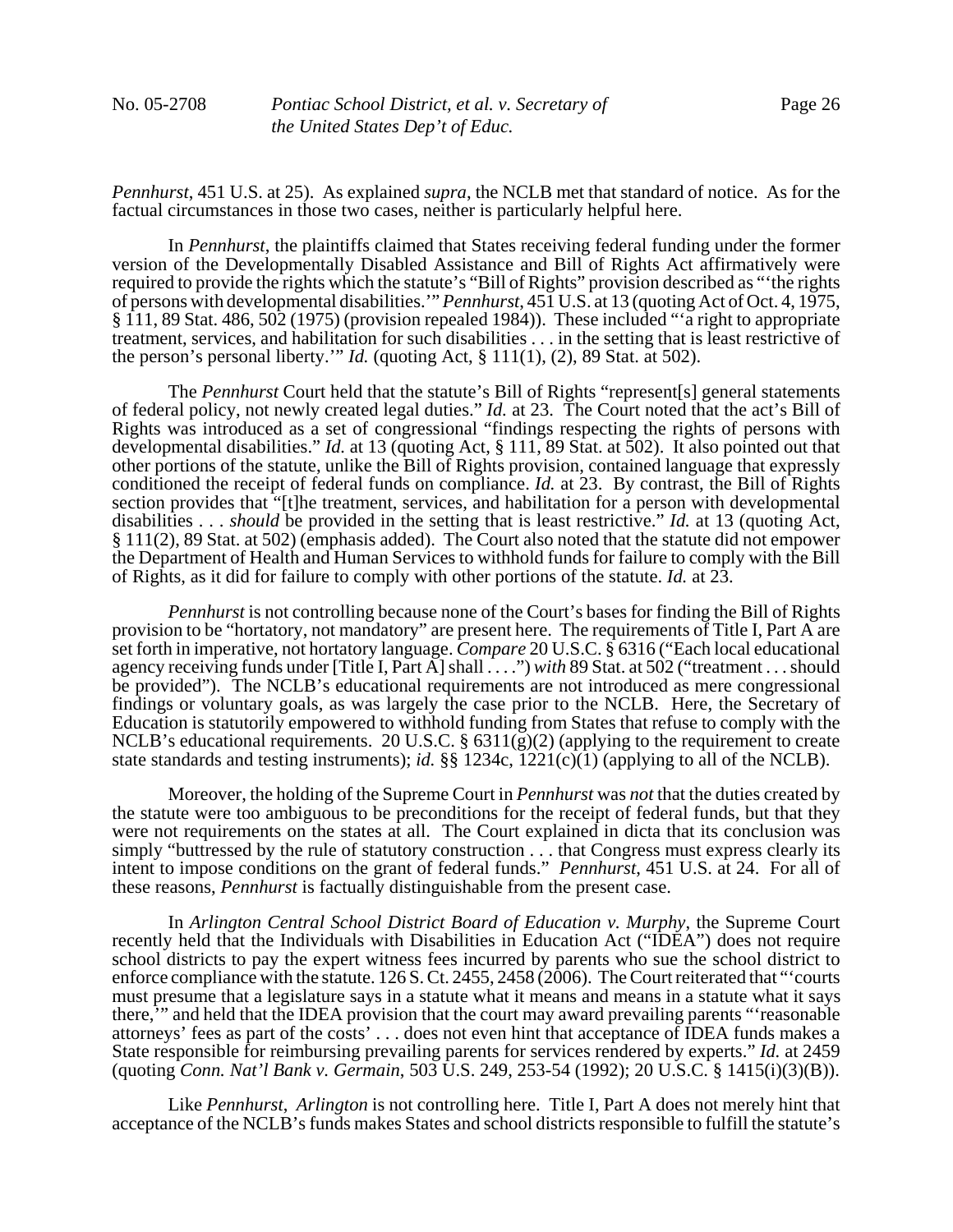educational requirements: it says so explicitly. None of the NCLB's educational requirements suggest, let alone state, that compliance is contingent on full federal funding. Moreover, States and school districts were aware that the NCLB's educational requirements applied even without federal funding to pay for them, because funds under Title I, Part A are available only in proportion to the number of low-income students in a school. "There was no ambiguity with respect to th[e] condition[s]" upon which States and school districts received federal funds under the NCLB and enforcing the statute's requirements does not violate the Spending Clause. *Bennett*, 470 U.S. at 666.

Unlike in *Pennhurs*t and *Arlington*, we are faced with a sufficiently clear statutory text which sets forth compulsory requirements on participating States and school districts, not merely goals or statements of intent. While the NCLB is long and, at times, complex, such length and complexity does not render it ambiguous as to whether Congress meant to impose a condition on the grant of federal money.

#### **C. Legislative History**

Finally, Plaintiffs argue that the legislative history of § 7907(a) supports their interpretation of the provision, or at least indicates that the NCLB is ambiguous for Spending-Clause purposes. The majority concludes that the legislative history supports the latter contention, that § 7907(a) renders the NCLB ambiguous. I disagree.

Initially, and most importantly, there is no need to look at the legislative history of the NCLB. Courts may "resort to legislative history only when necessary to interpret ambiguous statutory text." *BedRoc Ltd., LLC v. United States*, 541 U.S. 176, 187 n.8 (2004). It is not appropriate to use legislative history to "render[] what is plain ambiguous." *Zedner v. United States*, 126 S. Ct. 1976, 1991 (2006) (Scalia, J., concurring). As explained above, no ambiguity exists in § 7907(a), especially when considered as part of the larger statutory scheme of the NCLB.

 Even if it were appropriate to look to the legislative history, we should be focusing on the specific history of the NCLB. As the majority notes, § 7907(a) was first adopted as a provision of the 1994 reauthorization of the ESEA, also known as "Goals 2000." Maj. op. at 15-16; *see* Improving America's Schools Act of 1994, § 14512, 108 Stat. 3518, 3906 (originally codified at 20 U.S.C. § 8902). However, Goals 2000 was significantly different from the NCLB. As the Secretary aptly summarizes, "Goals 2000 set national goals for education improvement and provided funds to the States to aid them in developing state standards for improving education," but "these standards were intended to be voluntary." Appellee's Br. at 23-24. Unlike Goals 2000, the NCLB created compulsory educational requirements and serious consequences for failure to comply with its requirements for States that willfully volunteer to participate; in short, it is an entirely different statute. In situations like this, the Supreme Court has often cautioned against relying on the legislative history of one statute in interpreting another. *See, e.g.*, *Doe v. Chao*, 540 U.S. 614, 626-27 (2004) ("Those of us who look to legislative history have been wary about expecting to find reliable interpretive help outside the record of the statute being construed."); *Dir., Office of Workers' Comp. Programs v. Perini N. River Assocs.*, 459 U.S. 297, 320 n.29 (1983) ("Although the term 'maritime' occurs both in 28 U.S.C. § 1333(1) and in § 2(3) of the Act, these are two different statutes 'each with different legislative histories and jurisprudential interpretations over the course of decades.'") (quoting *Boudreaux v. Am. Workover, Inc.*, 680 F.2d 1034, 1050 (5th Cir. 1982)); *N. Haven Bd. of Educ. v. Bell*, 456 U.S. 512, 530 n. 21 (1982) (criticizing the dissent for "us[ing] the legislative history—of a different statute—to rewrite Title IX so as to restrict its reach").

A review of some of the legislators' comments about the proposed NCLB (not Goals 2000, not the Perkins Act) confirms that Congress did *not* intend for § 7907(a) to protect participating States from having to spend their own funds to comply with the NCLB's educational requirements.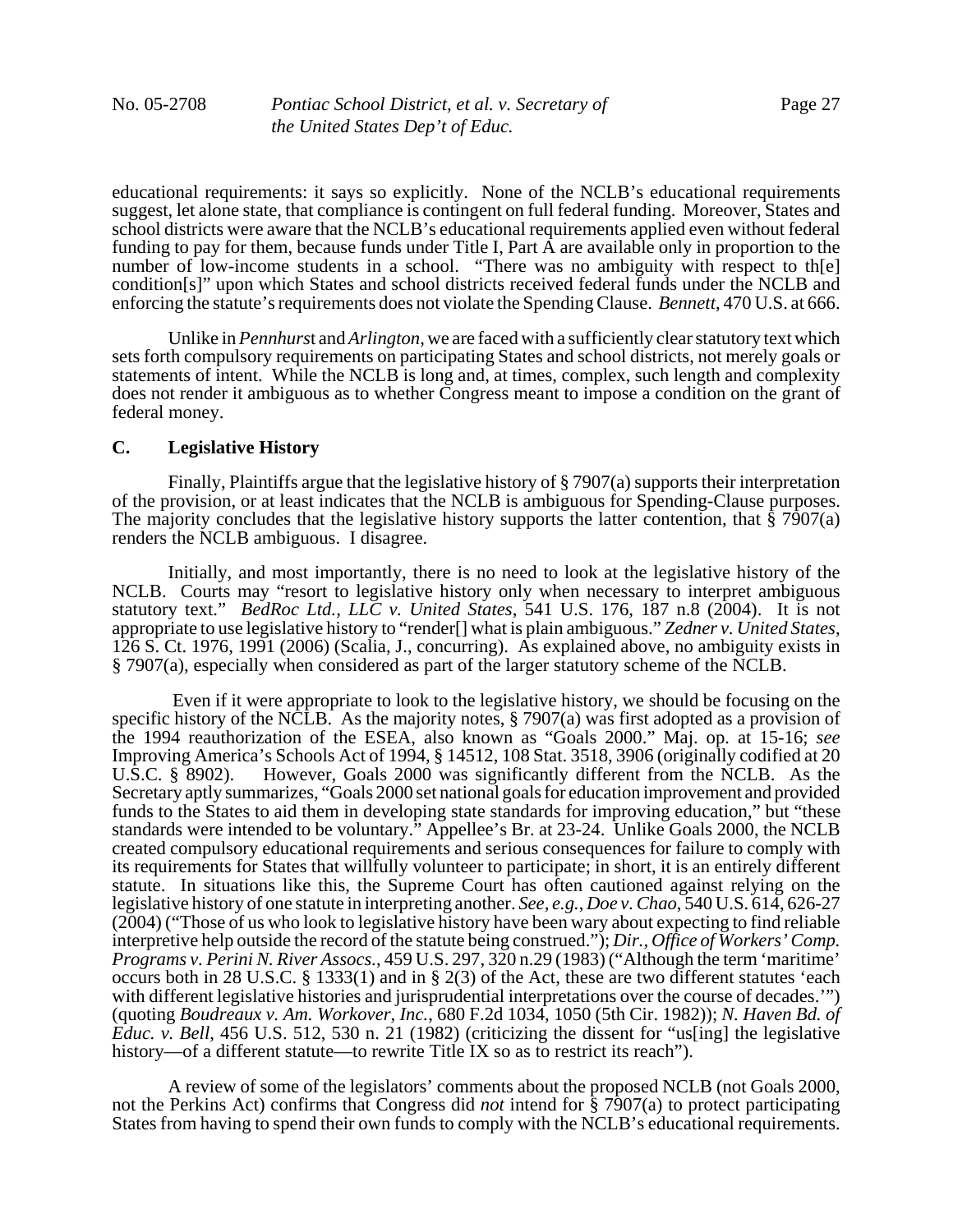Senator Leahy noted that "the funds are far less than what will be necessary, leaving Vermont and other states with large financial gaps to fill." 147 Cong. Rec. S13365, 13378 (2001). Senator Wellstone asked, "Where are the resources to make sure that all the children in America have the same chance to do well? . . . Not in this bill. When you start talking about we have increased funding for title I, no, not in real dollar terms." *Id.* at 13368. Senator Feinstein defended the bill, but expressed the same understanding of its funding structure, explaining, "The Federal Government provides only 7 percent of total education funding, but the strength of this bill is that it tries to leverage the Federal share to prod States and school districts to make schools responsible for real results." *Id.* at 13373.**<sup>3</sup>** The bill's opponents in the House expressed similar concerns to those voiced in the Senate. *See* 147 Cong. Rec. H2396, 2403-04 (2001). Significantly, there was no discussion of changing the historic funding scheme of our nation's educational system, from largely State funds to federal funds. Thus, assuming *arguendo* that the NCLB's legislative history is even relevant in this case, it lends little or no support to Plaintiffs' argument.

#### **III**

In conclusion, let's consider the road that Plaintiffs want to take us down. A State decides to accept NCLB funding. State and local school officials design and implement the education programs required under the NCLB. They decide how federal dollars are to be allocated between various programs. They also apparently get to determine whether one of their education programs is "fully funded" with federal dollars. So, consistent with Plaintiffs' reasoning, if they find their students failing in one program, rather than redoubling their efforts, trying something different, or asking the State or local citizenry for more funding, they can simply divert federal funds *away* from the program, declare the program "under funded," and wipe their hands (but not pay back the federal dollars). Voila, problem solved, at least for the State and local officials, if not for the struggling students.

This, of course, is exactly the *opposite* of what Congress intended to accomplish with the NCLB. 20 U.S.C. § 6301(4) (stating that one purpose of the NCLB is "holding schools, [school districts], and States accountable for improving the academic achievement of all students"). No green-tinted glasses can alter this fact.

To its credit, the majority does not accept outright Plaintiffs' interpretation of the NCLB. Yet, in finding § 7907(a) ambiguous, it concludes that Congress might have meant what Plaintiffs' say it did. I cannot agree.

Contrary to the majority's opinion, I would hold that the NCLB's requirements apply to participating States and the schools and school districts within those states, regardless of whether federal funding is sufficient to defray the entire cost of compliance. I would further hold that States' and school districts' obligations are consistent with § 7907(a), which simply prevents federal officers from transforming the NCLB from a voluntary program into a mandatory one.

My reading of § 7907(a) is supported by the plain text of the NCLB as well as its overall structure. Under the NCLB, participating States and the school districts within them must comply with extensive educational requirements if the States choose to accept federal funding. The NCLB's funding amount for a school district is dependent on congressional appropriation decisions and the proportion of at-risk students in the school district, *not* on the cost of compliance with the NCLB's educational requirements. My reading also recognizes State and local governments' long-standing

**<sup>3</sup>** It should be noted that Senator Kennedy stated, "In this legislation we are committing with a trigger that says, if the resources are not there, these provisions do not apply." 147 Cong. Rec. S13365, 13372 (2001). However, it is not clear, even in the context of his full remarks, to what he was referring.